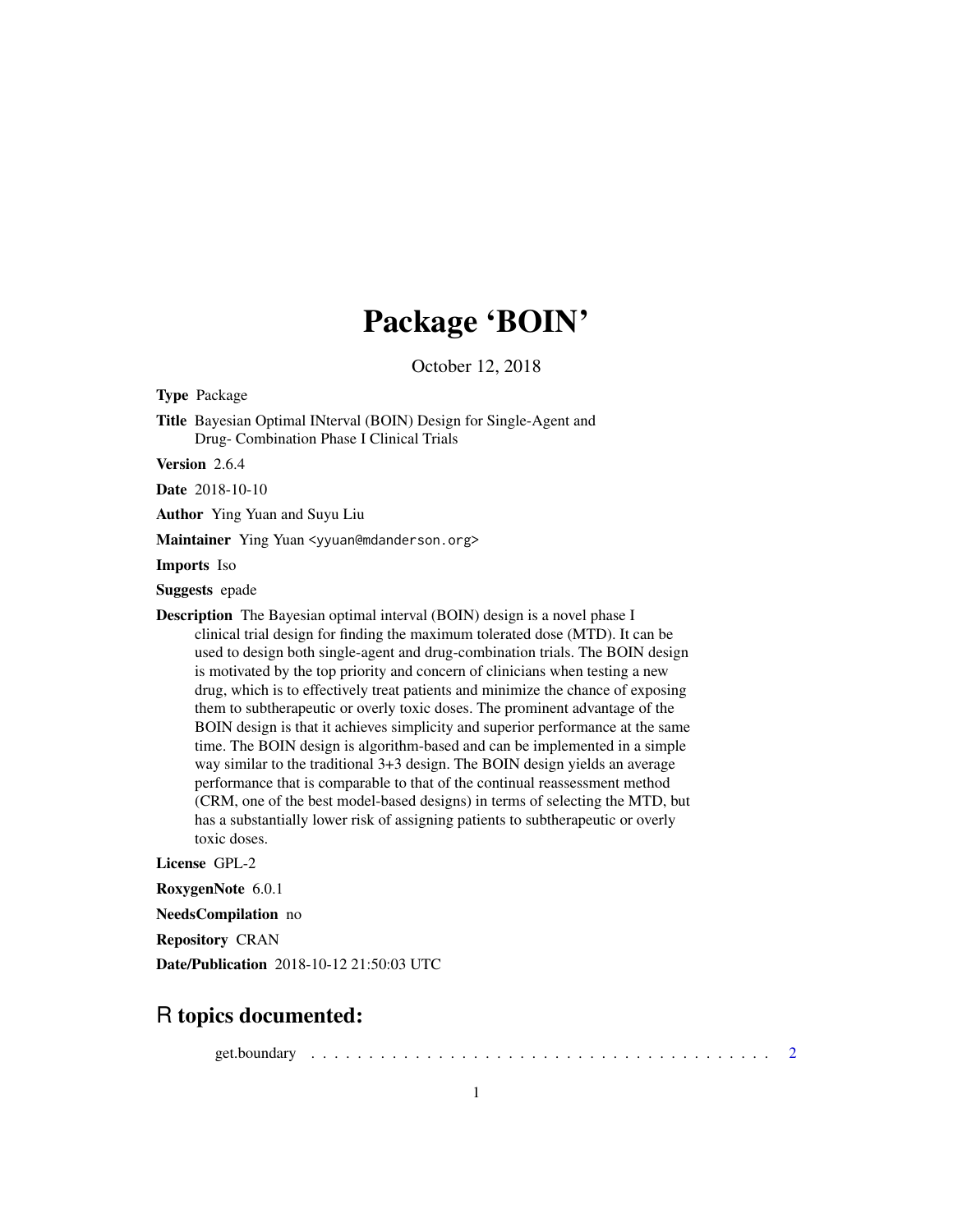# <span id="page-1-0"></span>2 get.boundary

| Index |  |  |  |  |  |  |  |  |  |  |  |  |  |  |  |  |  |  |
|-------|--|--|--|--|--|--|--|--|--|--|--|--|--|--|--|--|--|--|

| get.boundary | Generate the optimal dose escalation and deescalation boundaries for |
|--------------|----------------------------------------------------------------------|
|              | conducting the trial.                                                |

# Description

Use this function to generate the optimal dose escalation and deescalation boundaries for conducting the trial.

# Usage

```
get.boundary(target, ncohort, cohortsize, n.earlystop = 100, p.saf = 0.6 \startarget, p.tox = 1.4 * target, cutoff.eli = 0.95, extrasafe = FALSE,
 offset = 0.05)
```

| target      | the target DLT rate                                                                                                                                                                                                                                                  |
|-------------|----------------------------------------------------------------------------------------------------------------------------------------------------------------------------------------------------------------------------------------------------------------------|
| ncohort     | the total number of cohorts                                                                                                                                                                                                                                          |
| cohortsize  | the cohort size                                                                                                                                                                                                                                                      |
| n.earlystop | the early stopping parameter. If the number of patients treated at the current dose<br>reaches n.earlystop, stop the trial and select the MTD based on the observed<br>data. The default value n. earlystop=100 essentially turns off the type of early<br>stopping. |
| p.saf       | the highest toxicity probability that is deemed subtherapeutic (i.e., below the<br>MTD) such that dose escalation should be made. The default value is p. saf = $0.6 \times$ target.                                                                                 |
| p.tox       | the lowest toxicity probability that is deemed overly toxic such that deescalation<br>is required. The default value is $p.$ to $x=1.4$ * target.                                                                                                                    |
| cutoff.eli  | the cutoff to eliminate an overly toxic dose for safety. We recommend the default<br>value (cutoff.eli= $0.95$ ) for general use.                                                                                                                                    |
| extrasafe   | set extrasafe=TRUE to impose a more strict stopping rule for extra safety, ex-<br>pressed as the stopping boundary value in the result.                                                                                                                              |
| offset      | a small positive number (between $0$ and $0.5$ ) to control how strict the stopping<br>rule is when extrasafe=TRUE. A larger value leads to a more strict stopping<br>rule. The default value (offset=0.05) generally works well.                                    |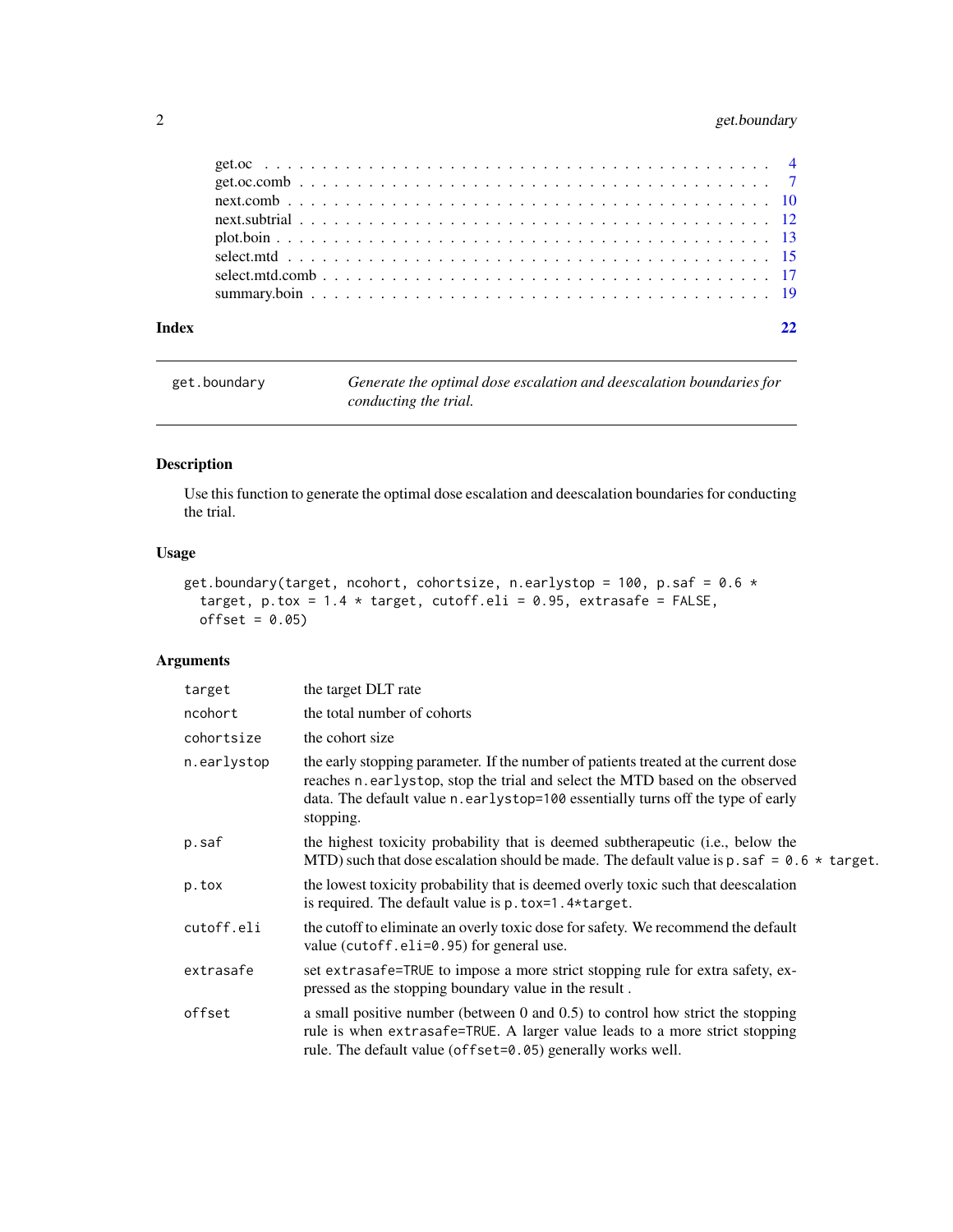#### get.boundary 3

#### Details

The dose escalation and deescalation boundaries are all we need to run a phase I trial when using the BOIN design. The decision of which dose to administer to the next cohort of patients does not require complicated computations, but only a simple comparison of the observed DLT rate at the current dose with the dose escalation and deescalation boundaries. If the observed DLT rate at the current dose is smaller than or equal to the escalation boundary, we escalate the dose; if the observed toxicity rate at the current dose is greater than or equal to the deescalation boundary, we deescalate the dose; otherwise, we retain the current dose. The dose escalation and deescalation boundaries are chosen to minimize the probability of assigning patients to subtherapeutic or overly toxic doses, thereby optimizing patient ethics. get.boundary() also outputs the elimination boundary, which is used to avoid treating patients at overly toxic doses based on the following Bayesian safety rule: if  $Pr(p_i > \phi | m_i, n_j) > 0.95$  and  $n_i \geq 3$ , dose levels j and higher are eliminated from the trial, where  $p_j$  is the toxicity probability of dose level j,  $\phi$  is the target DLT rate, and  $m_j$  and  $n_j$  are the number of toxicities and patients treated at dose level  $j$ . The trial is terminated if the lowest dose is eliminated.

The BOIN design has two built-in stopping rules: (1) stop the trial if the lowest dose is eliminated due to toxicity, and no dose should be selected as the MTD; and (2) stop the trial and select the MTD if the number of patients treated at the current dose reaches n.earlystop. The first stopping rule is a safety rule to protect patients from the case in which all doses are overly toxic. The rationale for the second stopping rule is that when there is a large number (i.e., n.earlystop) of patients assigned to a dose, it means that the dose-finding algorithm has approximately converged. Thus, we can stop the trial early and select the MTD to save the sample size and reduce the trial duration. For some applications, investigators may prefer a more strict safety stopping rule than rule (1) for extra safety when the lowest dose is overly toxic. This can be achieved by setting extrasafe=TRUE, which imposes the following more strict safety stopping rule: stop the trial if (i) the number of patients treated at the lowest dose  $>=3$ , and (ii)  $Pr(toricity \ rate \ of \ the \ lowest \ dose > target | data) >$ cutoff.eli − offset. As a tradeoff, the strong stopping rule will decrease the MTD selection percentage when the lowest dose actually is the MTD.

#### Value

get.boundary() returns a list object, including the dose escalation and de-escalation boundaries \$lambda\_e and \$lambda\_d and the corresponding decision tables \$boundary\_tab and \$full\_boundary\_tab. If extrasafe=TRUE, the function also returns a (more strict) safety stopping boundary \$stop\_boundary.

#### Note

We should avoid setting the values of  $p$ . saf and  $p$ . tox very close to the target. This is because the small sample sizes of typical phase I trials prevent us from differentiating the target DLT rate from the rates close to it. In addition, in most clinical applications, the target DLT rate is often a rough guess, and finding a dose level with a DLT rate reasonably close to the target rate will still be of interest to the investigator. The default values provided by get.boundary() are generally reasonable for most clinical applications.

# Author(s)

Suyu Liu and Ying Yuan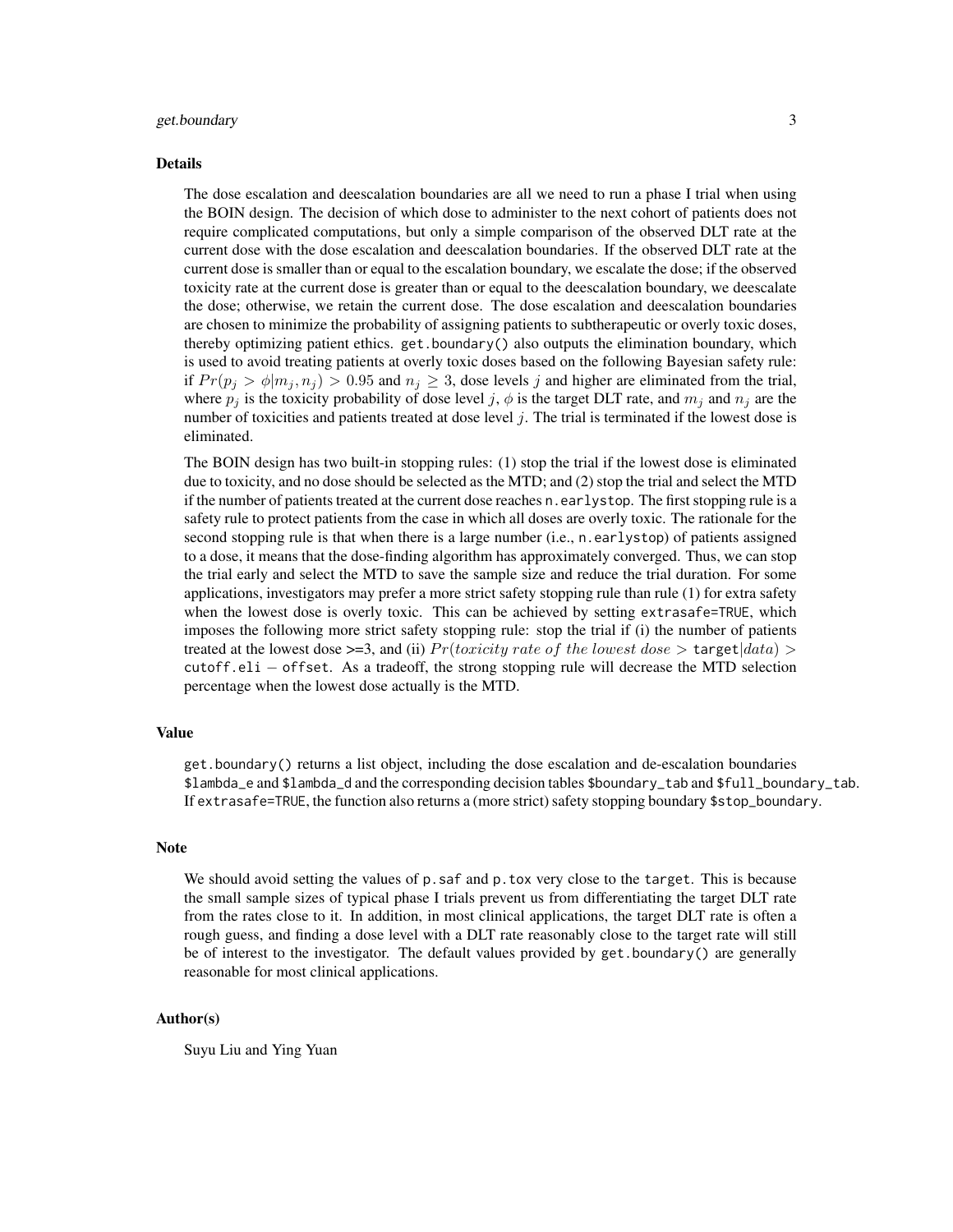#### <span id="page-3-0"></span>References

Liu S. and Yuan, Y. (2015). Bayesian Optimal Interval Designs for Phase I Clinical Trials, *Journal of the Royal Statistical Society: Series C*, 64, 507-523.

Yuan Y., Hess K.R., Hilsenbeck S.G. and Gilbert M.R. (2016). Bayesian Optimal Interval Design: A Simple and Well-performing Design for Phase I Oncology Trials, *Clinical Cancer Research*, 22, 4291-4301.

# See Also

Tutorial: [http://odin.mdacc.tmc.edu/~yyuan/Software/BOIN/BOIN2.6\\_tutorial.pdf](http://odin.mdacc.tmc.edu/~yyuan/Software/BOIN/BOIN2.6_tutorial.pdf) Paper: <http://odin.mdacc.tmc.edu/~yyuan/Software/BOIN/paper.pdf>

#### Examples

```
## get the dose escalation and deescalation boundaries for BOIN design with
## the target DLT rate of 0.3, maximum sample size of 30, and cohort size of 3
bound <- get.boundary(target=0.3, ncohort=10, cohortsize=3)
summary.boin(bound) # get the descriptive summary of the boundary
# plot.boin(bound) # plot the flowchart of the design with boundaries
```
get.oc *Generate operating characteristics for single agent trials*

#### Description

Obtain the operating characteristics of the BOIN design for single agent trials by simulating trials.

#### Usage

```
get.oc(target, p.true, ncohort, cohortsize, n.earlystop=100,
              startdose=1, titration=FALSE, p.saf=0.6*target, p.tox=1.4*target,
             cutoff.eli=0.95,extrasafe=FALSE, offset=0.05, ntrial=1000, seed=6)
```

| target      | the target DLT rate                                                                                                                                                                                                                                                   |
|-------------|-----------------------------------------------------------------------------------------------------------------------------------------------------------------------------------------------------------------------------------------------------------------------|
| p.true      | a vector containing the true toxicity probabilities of the investigational dose lev-<br>els.                                                                                                                                                                          |
| ncohort     | the total number of cohorts                                                                                                                                                                                                                                           |
| cohortsize  | the cohort size                                                                                                                                                                                                                                                       |
| n.earlystop | the early stopping parameter. If the number of patients treated at the current dose<br>reaches n.earlystop, stop the trial and select the MTD based on the observed<br>data. The default value n. earlystop=100 essentially turns off this type of early<br>stopping. |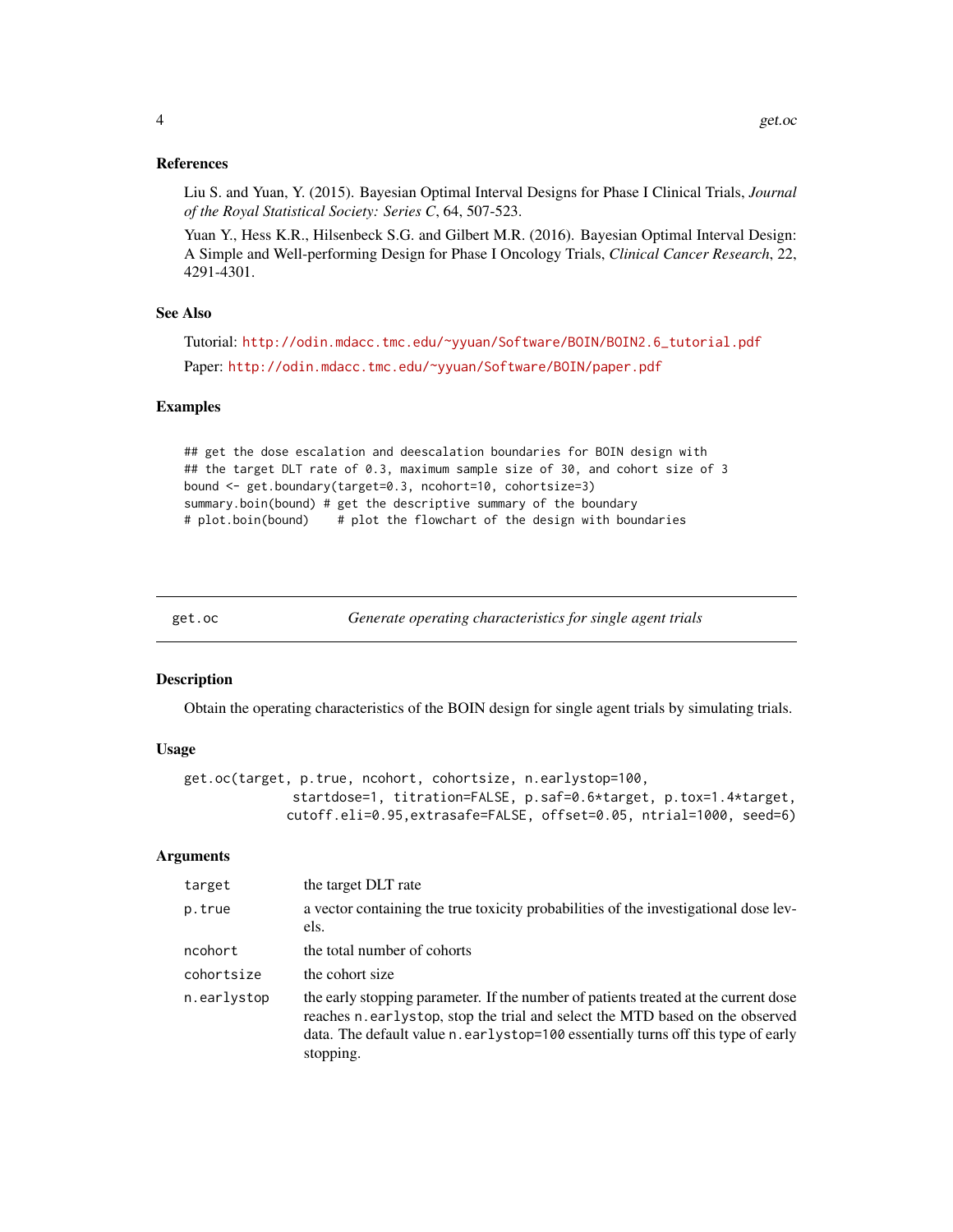get.oc  $\sim$  5

| startdose  | the starting dose level for the trial                                                                                                                                                                                                      |
|------------|--------------------------------------------------------------------------------------------------------------------------------------------------------------------------------------------------------------------------------------------|
| titration  | set titration=TRUE to perform dose escalation with cohort size $= 1$ to acceler-<br>ate dose escalation at the begining of the trial.                                                                                                      |
| p.saf      | the highest toxicity probability that is deemed subtherapeutic (i.e. below the<br>MTD) such that dose escalation should be undertaken. The default value is<br>$p.saf=0.6*target.$                                                         |
| p.tox      | the lowest toxicity probability that is deemed overly toxic such that deescalation<br>is required. The default value is $p.$ to $x=1.4$ * target).                                                                                         |
| cutoff.eli | the cutoff to eliminate an overly toxic dose for safety. We recommend the default<br>value of $(cutoff.eli=0.95)$ for general use.                                                                                                         |
| extrasafe  | set extrasafe=TRUE to impose a more stringent stopping rule                                                                                                                                                                                |
| offset     | a small positive number (between $\theta$ and $\theta$ .5) to control how strict the stopping<br>rule is when extrasafe=TRUE. A larger value leads to a more strict stopping<br>rule. The default value of fset=0.05 generally works well. |
| ntrial     | the total number of trials to be simulated                                                                                                                                                                                                 |
| seed       | the random seed for simulation                                                                                                                                                                                                             |

#### Details

The operating characteristics of the BOIN design are generated by simulating trials under the prespecified true toxicity probabilities of the investigational doses. If titration=TRUE, we perform dose escalation with cohort size  $= 1$  at the begining of the trial: starting from startdose, if no toxicity is observed, we escalate the dose; otherwise, the titration is completed and we switch to cohort size = cohortsize. Titration accelerates the dose escalation and is useful when low doses are believed to be safe.

The BOIN design has two built-in stopping rules: (1) stop the trial if the lowest dose is eliminated due to toxicity, and no dose should be selected as the MTD; and (2) stop the trial and select the MTD if the number of patients treated at the current dose reaches n.earlystop. The first stopping rule is a safety rule to protect patients from the case in which all doses are overly toxic. The rationale for the second stopping rule is that when there is a large number (i.e., n. earlystop) of patients assigned to a dose, it means that the dose-finding algorithm has approximately converged. Thus, we can stop the trial early and select the MTD to save sample size and reduce the trial duration. For some applications, investigators may prefer a more strict safety stopping rule than rule (1) for extra safety when the lowest dose is overly toxic. This can be achieved by setting extrasafe=TRUE, which imposes the following more strict safety stopping rule: stop the trial if (i) the number of patients treated at the lowest dose  $\geq$ =3, and (ii)  $Pr(toricity \ rate \ of \ the \ lowest \ dose > target | data)$ cutoff.eli − offset. As a tradeoff, the strong stopping rule will decrease the MTD selection percentage when the lowest dose actually is the MTD.

# Value

get.oc() returns the operating characteristics of the BOIN design as a list, including: (1) selection percentage at each dose level (\$selpercent), (2) the number of patients treated at each dose level (\$npatients), (3) the number of toxicities observed at each dose level (\$ntox), (4) the average number of toxicities (\$totaltox), (5) the average number of patients (\$totaln), (6) the percentage of early stopping without selecting the MTD (\$percentstop), (7) risk of overdosing 60% or more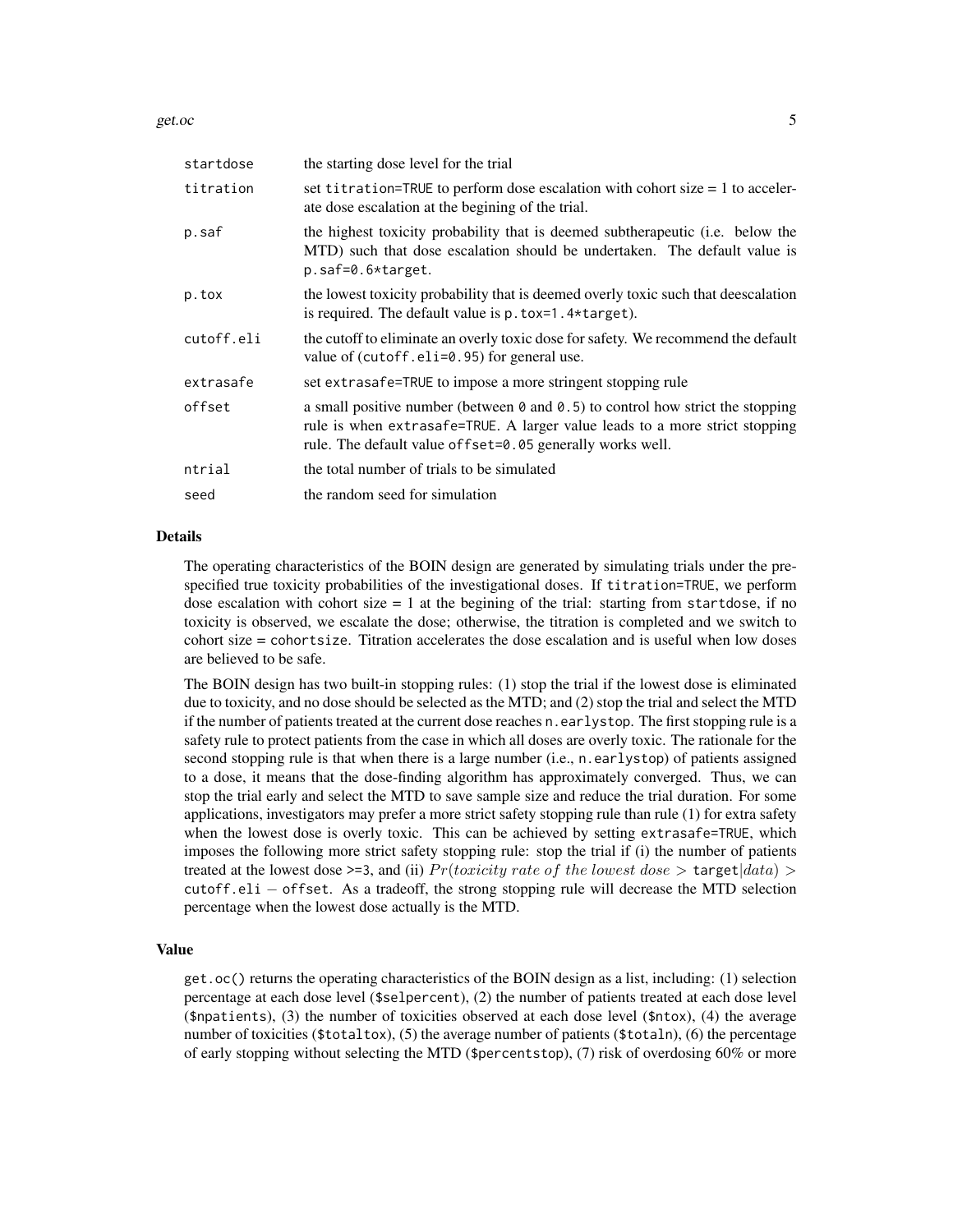of patients (\$overdose60), (8) risk of overdosing 80% or more of patients (\$overdose80), (9) data.frame (\$simu.setup) containing simulation parameters, such as target, p.true, etc.

#### Note

We should avoid setting the values of p.saf and p.tox very close to the target. This is because the small sample sizes of typical phase I trials prevent us from differentiating the target DLT rate from the rates close to it. The default values provided by get.oc() are strongly recommended, and generally yield excellent operating characteristics.

#### Author(s)

Suyu Liu and Ying Yuan

#### References

Liu S. and Yuan, Y. (2015). Bayesian Optimal Interval Designs for Phase I Clinical Trials, *Journal of the Royal Statistical Society: Series C*, 64, 507-523.

Yuan Y., Hess K.R., Hilsenbeck S.G. and Gilbert M.R. (2016) Bayesian Optimal Interval Design: A Simple and Well-performing Design for Phase I Oncology Trials, *Clinical Cancer Research*, 22, 4291-4301.

# See Also

Tutorial: [http://odin.mdacc.tmc.edu/~yyuan/Software/BOIN/BOIN2.6\\_tutorial.pdf](http://odin.mdacc.tmc.edu/~yyuan/Software/BOIN/BOIN2.6_tutorial.pdf) Paper: <http://odin.mdacc.tmc.edu/~yyuan/Software/BOIN/paper.pdf>

# Examples

```
## get the operating characteristics for BOIN single agent trial
oc <- get.oc(target=0.3, p.true=c(0.05, 0.15, 0.3, 0.45, 0.6),
ncohort=20, cohortsize=3, ntrial=1000)
summary.boin(oc) # summarize design operating characteristics
plot.boin(oc$selpercent) # plot selection percentage
plot.boin(oc$npatients) # plot the number of patients at each dose
plot.boin(oc$ntox) # plot the number of toxicities at each dose
# plot.boin(oc$flowchart) # plot flowchart of the BOIN design
## perform titration at the begining of the trial to accelerate dose escalation
oc <- get.oc(target=0.3, p.true=c(0.05, 0.15, 0.3, 0.45, 0.6),
titration=TRUE, ncohort=20, cohortsize=3, ntrial=1000)
summary.boin(oc) # summarize design operating characteristics
plot.boin(oc$selpercent) # plot selection percentage
plot.boin(oc$npatients) # plot the number of patients at each dose
plot.boin(oc$ntox) # plot the number of toxicities at each dose
# plot.boin(oc$flowchart) # plot flowchart of the BOIN design
```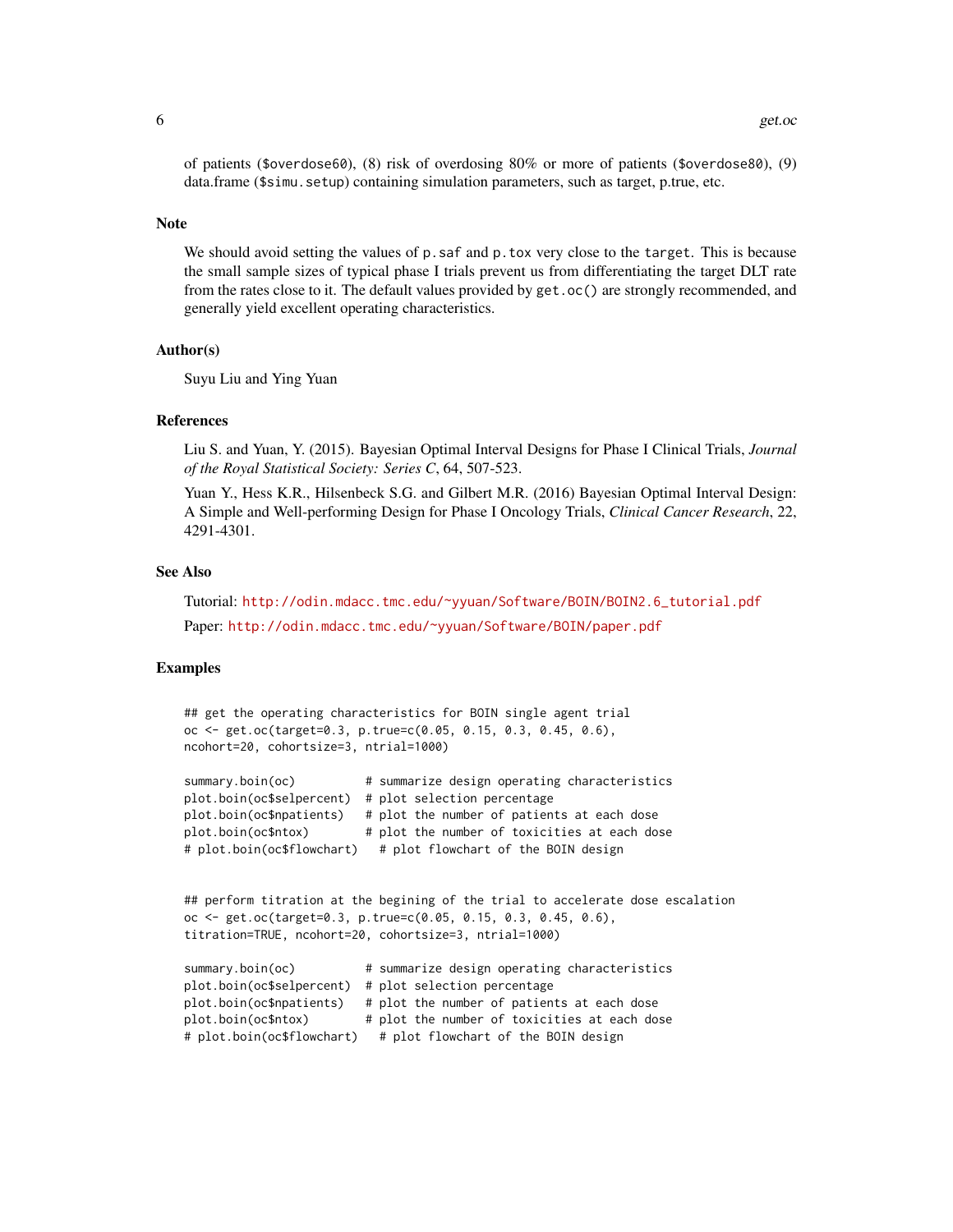<span id="page-6-0"></span>get.oc.comb *Generate operating characteristics for drug combination trials*

# Description

Obtain the operating characteristics of the BOIN design or waterfall design for drug combination trials. The BOIN design is to find a MTD, and the waterfall design is to find the MTD contour (i.e., multple MTDs in the dose matrix)

# Usage

get.oc.comb(target, p.true, ncohort, cohortsize, n.earlystop=NULL, startdose=c(1, 1), titration=FALSE,p.saf=0.6\*target, p.tox=1.4\*target, cutoff.eli=0.95, extrasafe=FALSE,offset=0.05, ntrial=1000, mtd.contour=FALSE, seed=6)

| target      | the target DLT rate                                                                                                                                                                                                                                                               |
|-------------|-----------------------------------------------------------------------------------------------------------------------------------------------------------------------------------------------------------------------------------------------------------------------------------|
| p.true      | a J*K matrix (J<=K) containing the true toxicity probabilities of combinations<br>with J dose levels of agent A and K dose levels of agent B                                                                                                                                      |
| ncohort     | a 1*J vector specifying the number of cohorts for each of J subtrials if mtd.contour=TRUE;<br>Otherwise, a scalar specifying the total number of cohorts for the trial.                                                                                                           |
| cohortsize  | the cohort size                                                                                                                                                                                                                                                                   |
| n.earlystop | the early stopping parameter. If the number of patients treated at the current dose<br>reaches n.earlystop, stop the trial or subtrial and select the MTD based on the<br>observed data. When the waterfall design is used to find the MTD contour,<br>n.earlystop=12 by default. |
| startdose   | the starting dose combination level for drug combination trial                                                                                                                                                                                                                    |
| titration   | set titration=TRUE to perform dose escalation with cohort size = 1 to acceler-<br>ate dose escalation at the begining of the trial.                                                                                                                                               |
| p.saf       | the highest toxicity probability that is deemed subtherapeutic (i.e. below the<br>MTD) such that dose escalation should be undertaken. The default value is<br>$p.saf=0.6*target.$                                                                                                |
| p.tox       | the lowest toxicity probability that is deemed overly toxic such that deescalation<br>is required. The default value is p. tox=1.4*target.                                                                                                                                        |
| cutoff.eli  | the cutoff to eliminate an overly toxic dose for safety. We recommend the default<br>value of (cutoff.eli=0.95) for general use.                                                                                                                                                  |
| extrasafe   | set extrasafe=TRUE to impose a more stringent stopping rule                                                                                                                                                                                                                       |
| offset      | a small positive number (between $0$ and $0.5$ ) to control how strict the stopping<br>rule is when extrasafe=TRUE. A larger value leads to a more strict stopping<br>rule. The default value offset=0.05 generally works well.                                                   |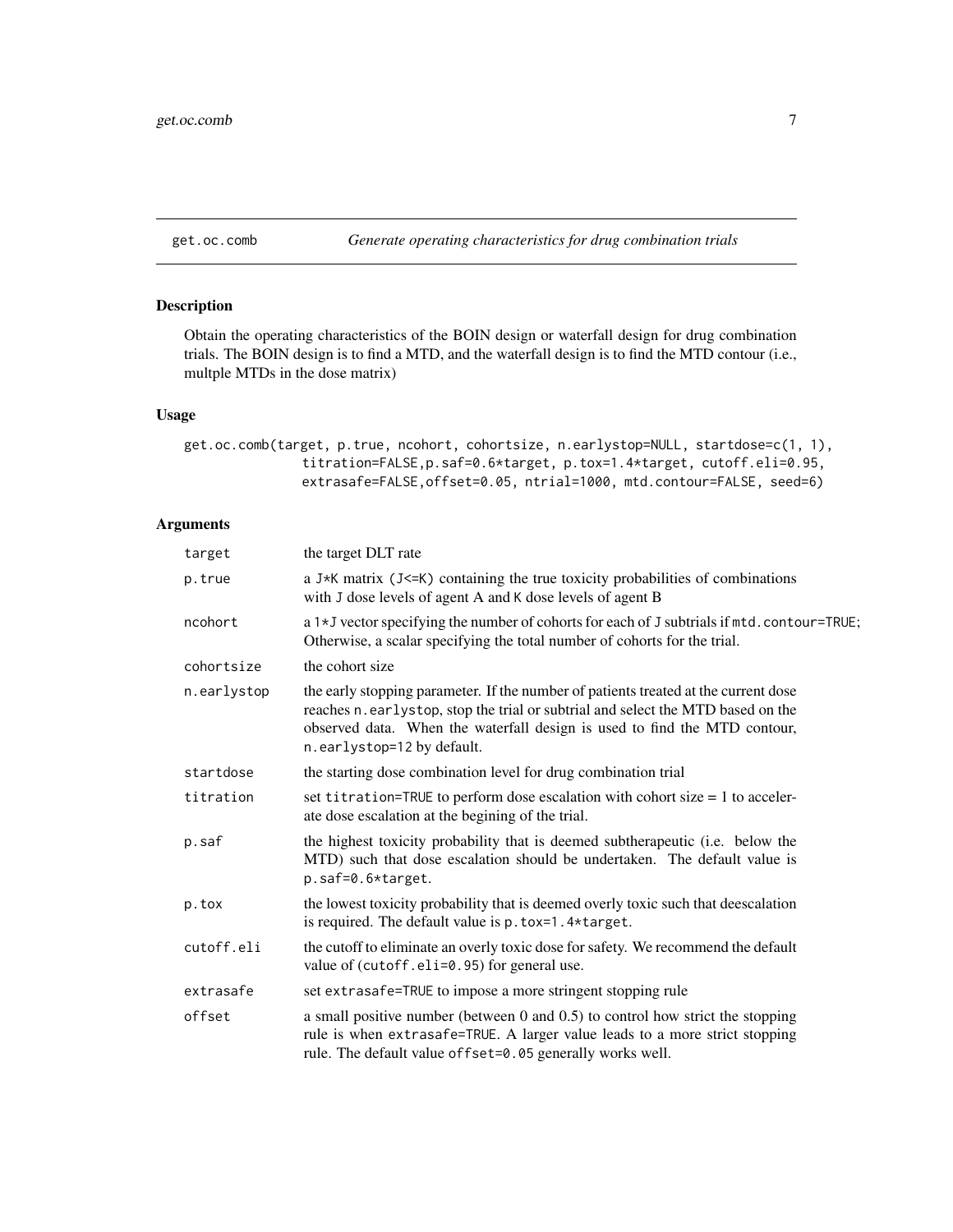8 get.oc.comb

| ntrial      | the total number of trials to be simulated                                                                                             |
|-------------|----------------------------------------------------------------------------------------------------------------------------------------|
| mtd.contour | set mtd.contour=TRUE to select the MTD contour (claiming multiple MTDs).<br>Otherwise, BOIN design is used to search for a single MTD. |
| seed        | the random seed for simulation                                                                                                         |

### Details

The operating characteristics of the BOIN design or waterfall design are generated by simulating trials under the prespecified true toxicity probabilities of the investigational dose combinations. If titration=TRUE, we perform dose escalation with cohort size  $= 1$  at the begining of the trial: starting from startdose, if no toxicity is observed, we escalate the dose; otherwise, the titration is completed and we switch to cohort size = cohortsize. Titration accelerates the dose escalation and is useful when low doses are believed to be safe.

The BOIN and waterfall designs have two built-in stopping rules: (1) stop the trial/subtrial if the lowest dose is eliminated due to toxicity, and no dose should be selected as the MTD; and (2) stop the trial/subtrial and select the MTD if the number of patients treated at the current dose reaches n.earlystop. The first stopping rule is a safety rule to protect patients from the case in which all doses are overly toxic. The rationale for the second stopping rule is that when there is a large number (i.e., n.earlystop) of patients assigned to a dose, it means that the dose-finding algorithm has approximately converged. Thus, we can stop the trial/subtrial early and select the MTD to save sample size and reduce the trial duration.

For some applications, investigators may prefer a more strict safety stopping rule than rule (1) for extra safety when the lowest dose is overly toxic. This can be achieved by setting extrasafe=TRUE, which imposes the following more strict safety stopping rule: stop the trial if (i) the number of patients treated at the lowest dose  $>=$  3, and (ii) Pr(toxicity rate of the lowest dose  $>$ target $|data| >$  cutoff.eli – offset. As a tradeoff, the strong stopping rule will decrease the MTD selection percentage when the lowest dose actually is the MTD.

#### Value

get.oc.comb() returns the operating characteristics of the BOIN combination or waterfall design as a list. For the BOIN combination design, including: (1) true toxicity probability at each dose level (\$p.true), (2) selection percentage at each dose level (\$selpercent), (3) the number of patients treated at each dose level (\$npatients) (4) the number of toxicities observed at each dose level (\$ntox), (5) the total number of patients in the trial (\$totaln), (6) the total number of toxicities observed for the trial (\$totaltox) (7) the pecentage of correct selection (\$pcs), (8) the total percentage of patients treated at the MTD (\$npercent). For the the waterfall design, including: (1) true toxicity probability at each dose level (\$p.true), (2) selection percentage of dose combinations (\$selpercent), (3) the number of patients treated at each dose combination (\$npatients) (4) the number of toxicities observed at each dose combination (\$ntox), (5) the total number of patients in the trial (\$totaln), (6) the total number of toxicities observed for the trial (\$totaltox) (7) the total percentage of correct selection at the MTD contour (\$pcs.contour), (8) the total percentage of patients treated at MTD contour (\$npercent.contour) (9) the total percentage of patients treated above MTD contour (\$npercent.above.contour) (10) the total percentage of patients treated below MTD contour (\$npercent.below.contour)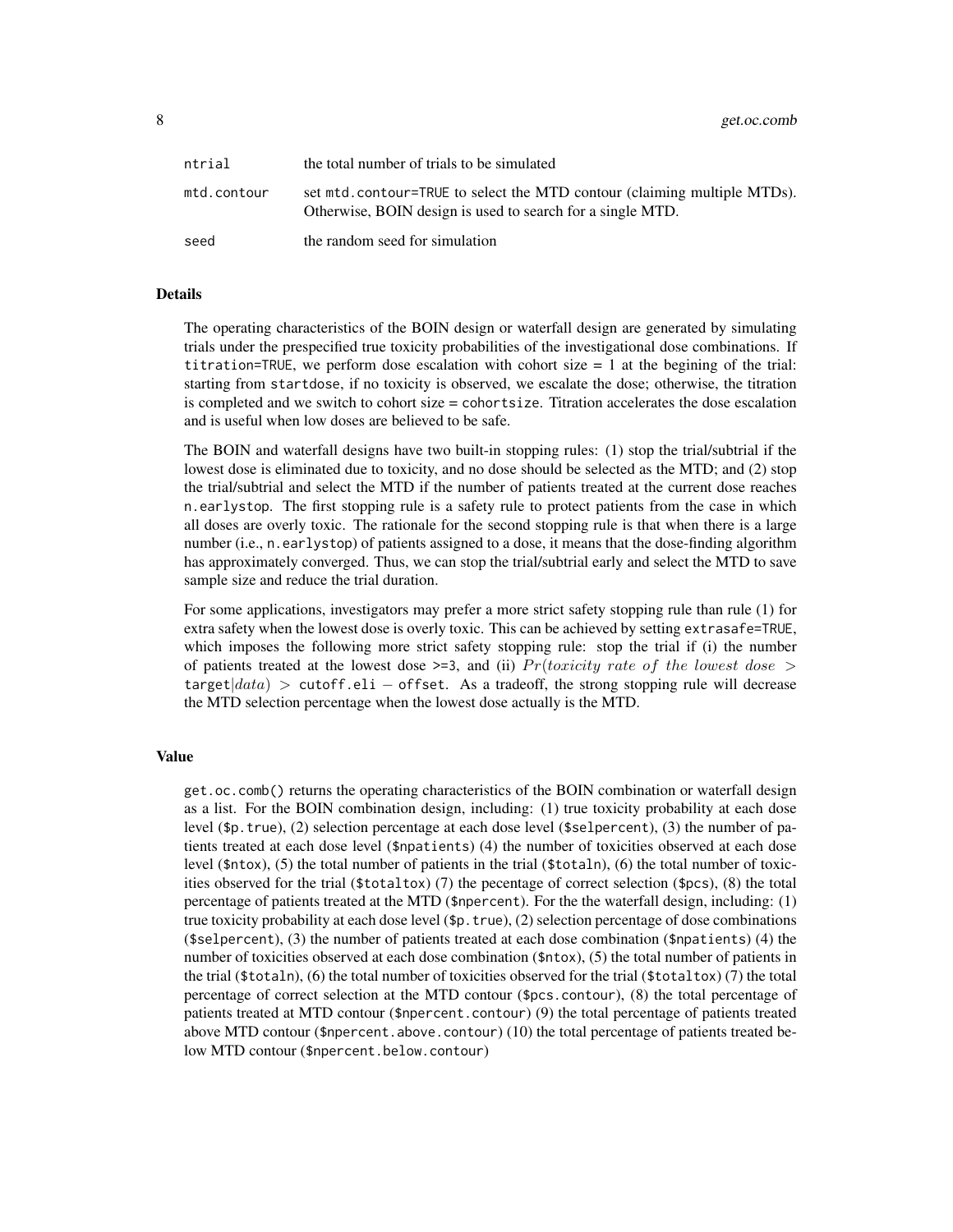# get.oc.comb 9

### Note

We should avoid setting the values of p.saf and p.tox very close to the target. This is because the small sample sizes of typical phase I trials prevent us from differentiating the target DLT rate from the rates close to it. The default values provided by get.oc() are strongly recommended, and generally yield excellent operating characteristics.

# Author(s)

Suyu Liu, Liangcai Zhang and Ying Yuan

#### References

Liu S. and Yuan, Y. (2015). Bayesian Optimal Interval Designs for Phase I Clinical Trials, *Journal of the Royal Statistical Society: Series C*, 64, 507-523.

Lin R. and Yin, G. (2017). Bayesian Optimal Interval Designs for Dose Finding in Drug-combination Trials, *Statistical Methods in Medical Research*, 26, 2155-2167.

Zhang L. and Yuan, Y. (2016). A Simple Bayesian Design to Identify the Maximum Tolerated Dose Contour for Drug Combination Trials, *Statistics in Medicine*, 35, 4924-4936.

# See Also

Tutorial: [http://odin.mdacc.tmc.edu/~yyuan/Software/BOIN/BOIN2.6\\_tutorial.pdf](http://odin.mdacc.tmc.edu/~yyuan/Software/BOIN/BOIN2.6_tutorial.pdf)

Paper: <http://odin.mdacc.tmc.edu/~yyuan/Software/BOIN/paper.pdf>

#### Examples

```
###### drug-combination trial ######
##### combination trial to find a single MTD ######
## get the operating characteristics for BOIN design
p.true <- matrix(c(0.01,0.03,0.10,0.20,0.30,
                 0.03,0.05,0.15,0.30,0.60,
                 0.08,0.10,0.30,0.60,0.75), byrow=TRUE, ncol=5)
oc.comb <- get.oc.comb(target=0.3, p.true, ncohort=20, cohortsize=3,
  n.earlystop=12, startdose=c(1,1), ntrial=100)
summary.boin(oc.comb)
plot.boin(oc.comb$selpercent)
plot.boin(oc.comb$flowchart)
## get the operating characteristics with titration for BOIN design
oc.comb <- get.oc.comb(target=0.3, p.true, ncohort=20, cohortsize=3,
  n.earlystop=12, startdose=c(1,1), ntrial=100)
summary.boin(oc.comb)
plot.boin(oc.comb$selpercent)
```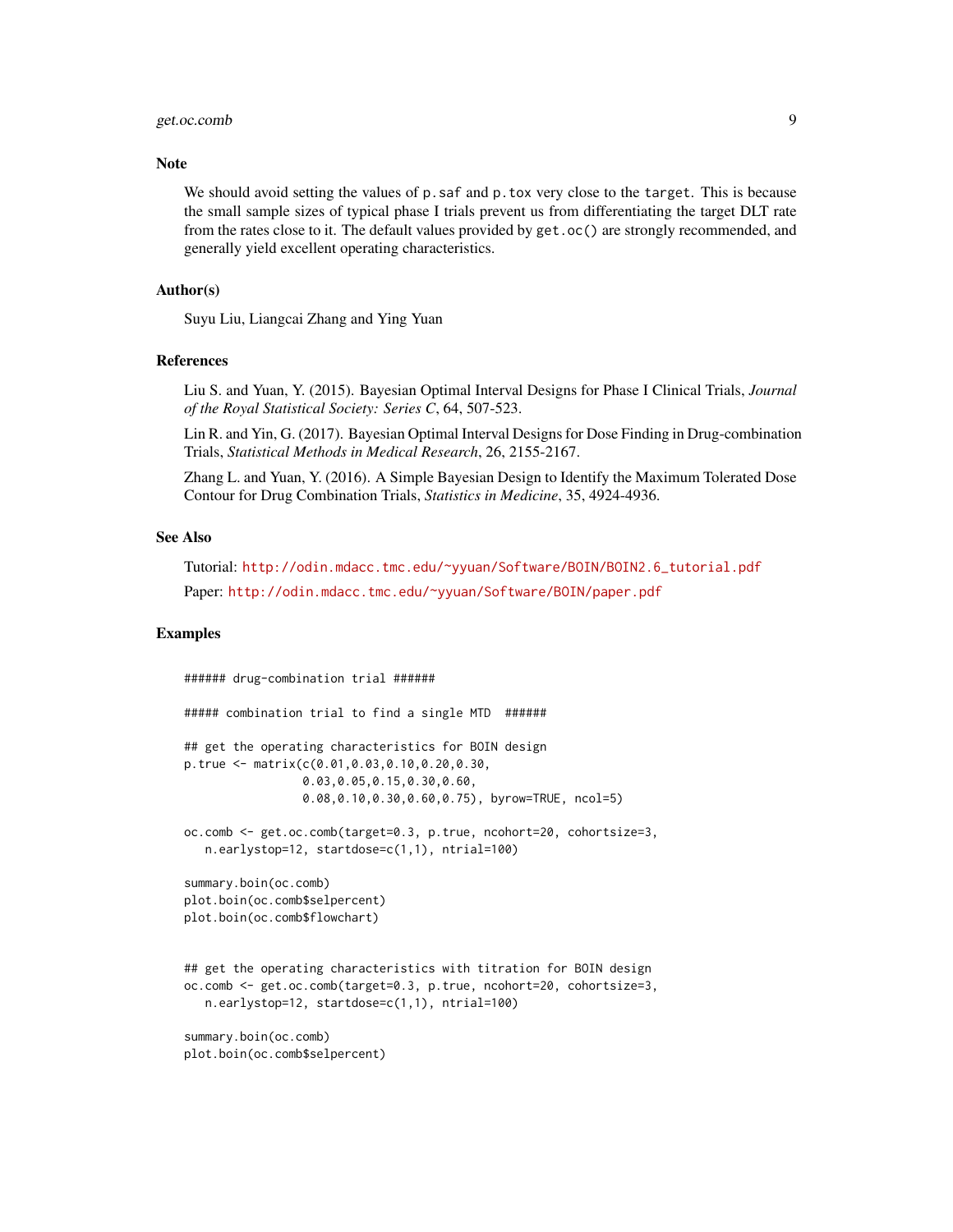```
plot.boin(oc.comb$flowchart)
##### combination trial to find the MTD contour ######
## find the MTD contour using waterfall design
oc.comb <- get.oc.comb(target=0.3, p.true, ncohort=c(10,5,5), cohortsize=3,
  n.earlystop=12, startdose=c(1,1), ntrial=100, mtd.contour=TRUE)
summary.boin(oc.comb)
plot.boin(oc.comb$selpercent)
plot.boin(oc.comb$flowchart)
```

| next.comb | Determine the dose combination for the next cohort of new patients |
|-----------|--------------------------------------------------------------------|
|           | for drug-combination trials that aim to find a MTD                 |

# Description

Determine the dose combination for the next cohort of new patients for drug-combination trials that aim to find a MTD

# Usage

```
next.comb(target, npts, ntox, dose.curr, n.earlystop=100,
                 p.saf=0.6*target, p.tox=1.4*target, cutoff.eli=0.95,
                 extrasafe=FALSE, offset=0.05)
```

| target      | the target DLT rate                                                                                                                                                                                                                                                   |
|-------------|-----------------------------------------------------------------------------------------------------------------------------------------------------------------------------------------------------------------------------------------------------------------------|
| npts        | a J*K matrix (J<=K) containing the number of patients treated at each dose<br>combination                                                                                                                                                                             |
| ntox        | a J*K matrix (J<=K) containing the number of patients experienced dose-limiting<br>toxicity at each dose combination                                                                                                                                                  |
| dose.curr   | the current dose combination                                                                                                                                                                                                                                          |
| n.earlystop | the early stopping parameter. If the number of patients treated at the current dose<br>reaches n earlystop, stop the trial and select the MTD based on the observed<br>data. The default value n. earlystop=100 essentially turns off this type of early<br>stopping. |
| p.saf       | the highest toxicity probability that is deemed subtherapeutic (i.e. below the<br>MTD) such that dose escalation should be undertaken. The default value is<br>$p.saf=0.6*target.$                                                                                    |
| p.tox       | the lowest toxicity probability that is deemed overly toxic such that deescalation<br>is required. The default value is $p.$ to $x=1.4$ * target.                                                                                                                     |

<span id="page-9-0"></span>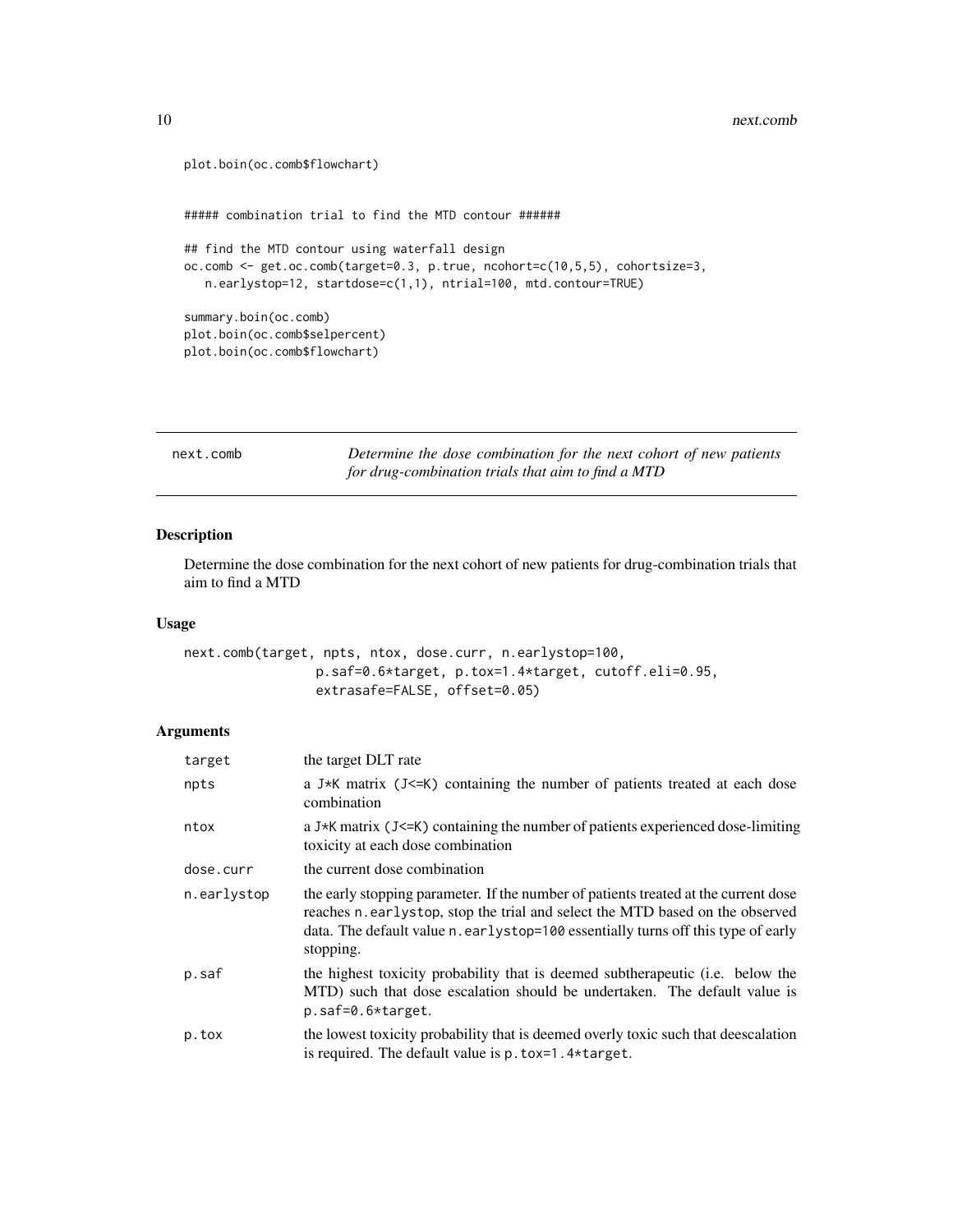#### next.comb 11

| cutoff.eli | the cutoff to eliminate an overly toxic dose for safety. We recommend the default<br>value of (cutoff.eli=0.95) for general use.                                                                                                           |
|------------|--------------------------------------------------------------------------------------------------------------------------------------------------------------------------------------------------------------------------------------------|
| extrasafe  | set extrasafe=TRUE to impose a more stringent stopping rule                                                                                                                                                                                |
| offset     | a small positive number (between $\theta$ and $\theta$ .5) to control how strict the stopping<br>rule is when extrasafe=TRUE. A larger value leads to a more strict stopping<br>rule. The default value of fset=0.05 generally works well. |

#### Details

This function is used to determine dose combination for conducting combination trials. Given the currently observed data, next.comb() determines dose combination for treating the next cohort of new patients. The currently observed data include: the number of patients treated at each dose combination (i.e., npts), the number of patients who experienced dose-limiting toxicities at each dose combination (i.e., ntox), and the level of current dose (i.e., dose.curr).

# Value

the recommended dose for treating the next cohort of patients (\$next\_dc).

# Author(s)

Suyu Liu and Ying Yuan

#### References

Liu S. and Yuan, Y. (2015). Bayesian Optimal Interval Designs for Phase I Clinical Trials, *Journal of the Royal Statistical Society: Series C*, 64, 507-523.

Lin R. and Yin, G. (2017). Bayesian Optimal Interval Designs for Dose Finding in Drug-combination Trials, *Statistical Methods in Medical Research*, 26, 2155-2167.

# See Also

Tutorial: [http://odin.mdacc.tmc.edu/~yyuan/Software/BOIN/BOIN2.6\\_tutorial.pdf](http://odin.mdacc.tmc.edu/~yyuan/Software/BOIN/BOIN2.6_tutorial.pdf)

Paper: <http://odin.mdacc.tmc.edu/~yyuan/Software/BOIN/paper.pdf>

#### Examples

## determine the dose combination for the next cohort of new patients n <- matrix(c(3, 0, 0, 0, 0, 7, 6, 0, 0, 0, 0, 0, 0, 0, 0), ncol=5, byrow=TRUE) y <- matrix(c(0, 0, 0, 0, 0, 1, 1, 0, 0, 0, 0, 0, 0, 0, 0), ncol=5, byrow=TRUE) nxt.comb <- next.comb(target=0.3, npts=n, ntox=y, dose.curr=c(2, 2)) summary.boin(nxt.comb)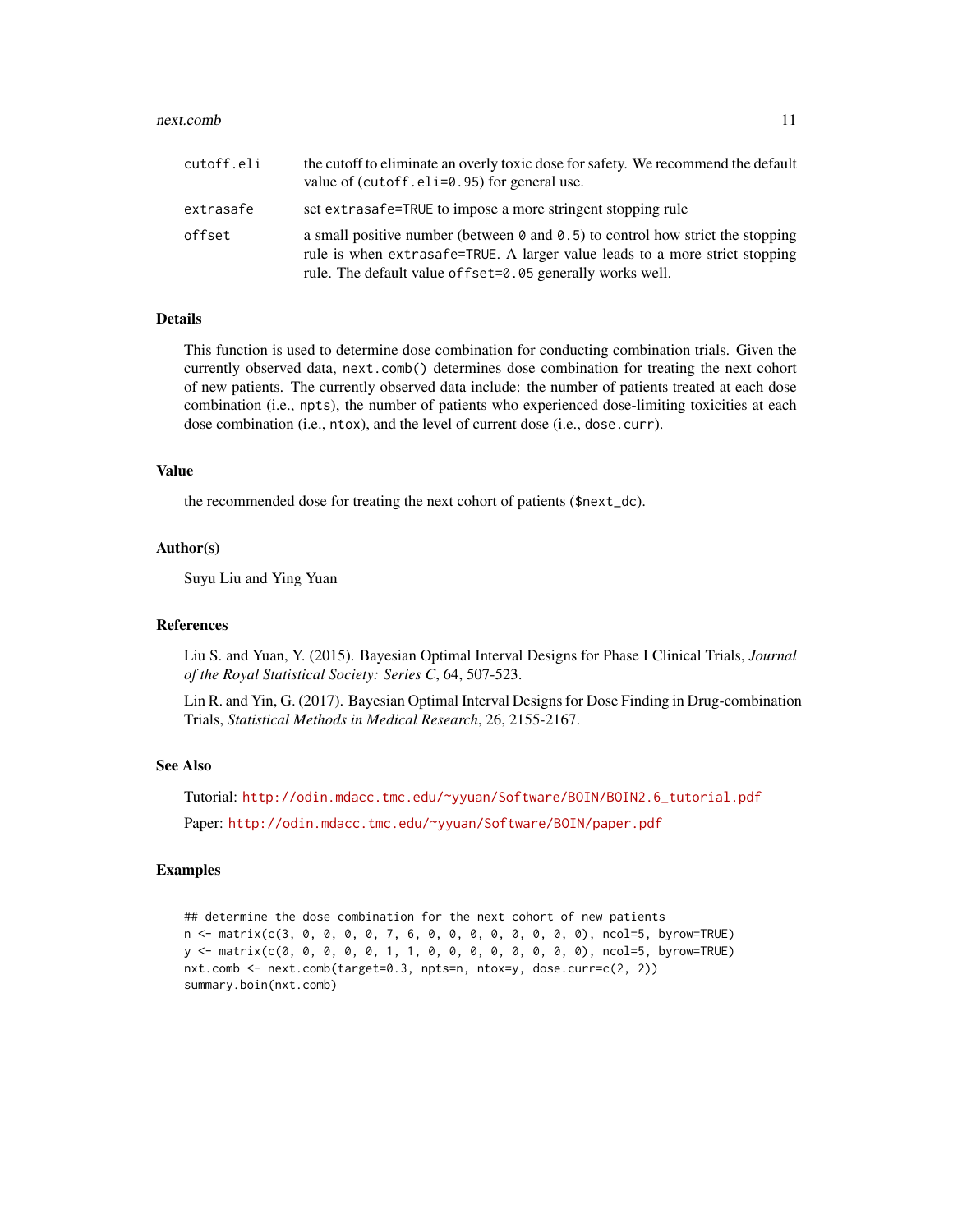<span id="page-11-0"></span>

# Description

Determine the starting dose and the dose-searching space for next subtrial after the current subtrial is completed when using the waterfall design

#### Usage

```
next.subtrial(target, npts, ntox, p.saf = 0.6 \times target, p.tox = 1.4 \timestarget, cutoff.eli = 0.95, extrasafe = FALSE, offset = 0.05)
```
# Arguments

| target     | the target DLT rate                                                                                                                                                                                                        |
|------------|----------------------------------------------------------------------------------------------------------------------------------------------------------------------------------------------------------------------------|
| npts       | a J*K matrix (J<=K) containing the number of patients treated at each dose<br>combination                                                                                                                                  |
| ntox       | a J*K matrix $(J \le K)$ containing the number of patients who experienced dose-<br>limiting toxicities at each dose combination                                                                                           |
| p.saf      | the highest toxicity probability that is deemed subtherapeutic (i.e. below the<br>MTD) such that dose escalation should be undertaken. The default value is<br>$p.saf=0.6*target.$                                         |
| p.tox      | the lowest toxicity probability that is deemed overly toxic such that deescalation<br>is required. The default value is $p.$ tox=1.4 $\star$ target.                                                                       |
| cutoff.eli | the cutoff to eliminate an overly toxic dose for safety. We recommend the default<br>value of $(cutoff.eli=0.95)$ for general use.                                                                                         |
| extrasafe  | set extrasafe=TRUE to impose a more stringent stopping rule                                                                                                                                                                |
| offset     | a small positive number (between 0 and 0.5) to control how strict the stopping<br>rule is when extrasafe=TRUE. A larger value leads to a more strict stopping<br>rule. The default value offset=0.05 generally works well. |

# Details

For the waterfall design, this function is used to obtain the starting dose and dose-searching space for the next subtrial when the current subtrial is completed. The input data include: the number of patients treated at each dose combination (i.e., npts), the number of patients who experienced dose-limiting toxicities at each dose combination (i.e., ntox).

# Value

next.subtrial() returns a list object, containing the starting dose (\$starting\_dose) and the dose-searching space for the the next subtrial (\$next\_subtrial).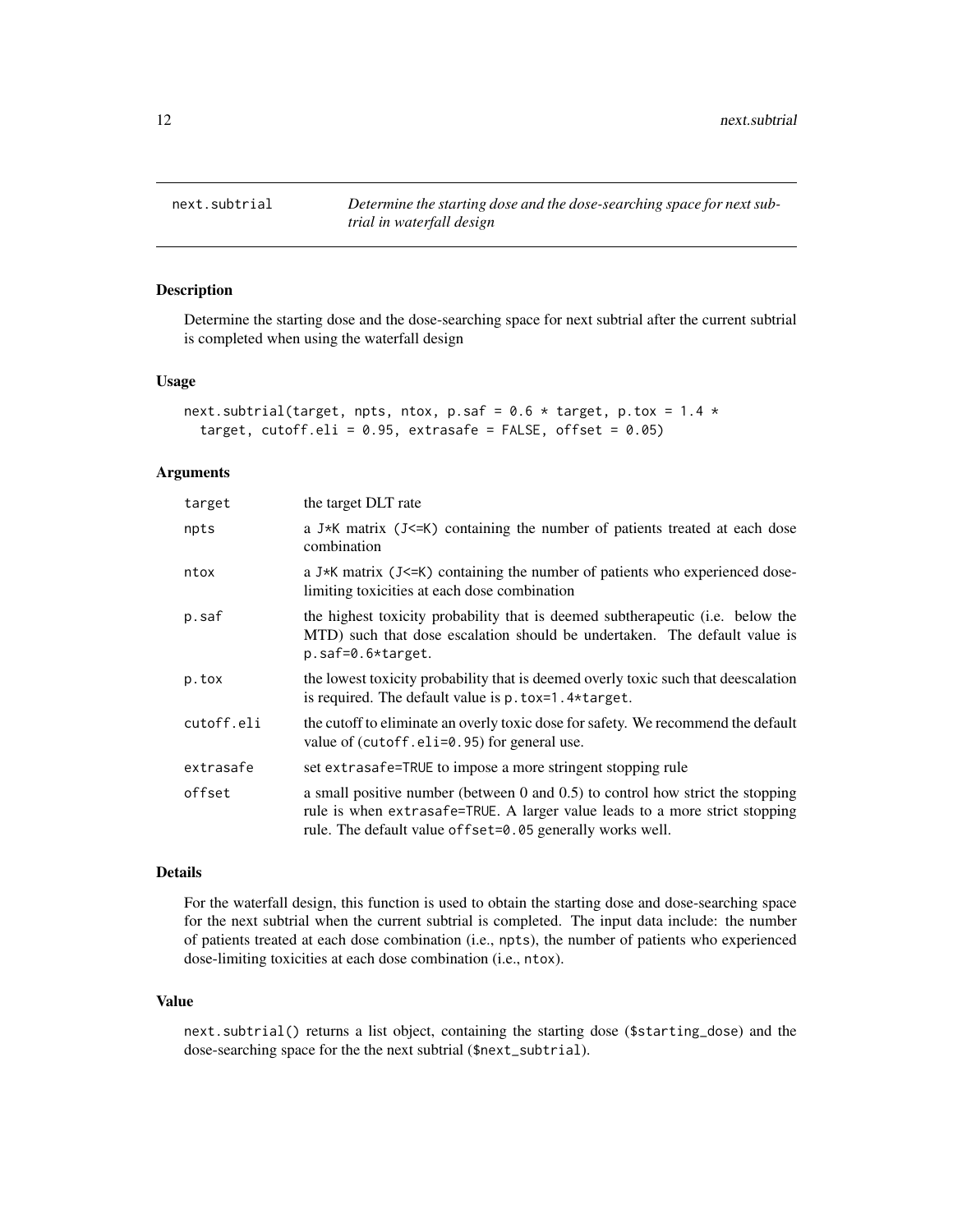#### <span id="page-12-0"></span>plot.boin 13

#### Author(s)

Suyu Liu, Liangcai Zhang and Ying Yuan

#### References

Liu S. and Yuan, Y. (2015). Bayesian Optimal Interval Designs for Phase I Clinical Trials, *Journal of the Royal Statistical Society: Series C*, 64, 507-523.

Lin R. and Yin, G. (2017). Bayesian Optimal Interval Designs for Dose Finding in Drug-combination Trials, *Statistical Methods in Medical Research*, 26, 2155-2167.

Zhang L. and Yuan, Y. (2016). A Simple Bayesian Design to Identify the Maximum Tolerated Dose Contour for Drug Combination Trials, *Statistics in Medicine*, 35, 4924-4936.

#### See Also

Tutorial: [http://odin.mdacc.tmc.edu/~yyuan/Software/BOIN/BOIN2.6\\_tutorial.pdf](http://odin.mdacc.tmc.edu/~yyuan/Software/BOIN/BOIN2.6_tutorial.pdf)

Paper: <http://odin.mdacc.tmc.edu/~yyuan/Software/BOIN/paper.pdf>

### Examples

```
## determine the starting dose and dose searching space for next subtrial
n <- matrix(c(6, 0, 0, 0,
           6, 10, 12, 0,
           9, 12, 0, 0), ncol=4, byrow=TRUE)
y <- matrix(c(0, 0, 0, 0,
            1, 1, 4, 0,
            2, 3, 0, 0), ncol=4, byrow=TRUE)
nxt.trial <- next.subtrial(target=0.3, npts=n, ntox=y)
summary.boin(nxt.trial)
```
plot.boin *Plot the flowchart and simulation results for BOIN designs*

#### Description

Plot the objects returned by other functions, including (1) flowchart of BOIN design; (2) operating characteristics of the design, including selesction percentage and the number of patients treated at each dose; (3) the estimate of toxicity probability for each dose and corresponding 95% credible interval

#### Usage

```
## S3 method for class 'boin'
plot(x, ..., name = deparse(substitute(x)))
```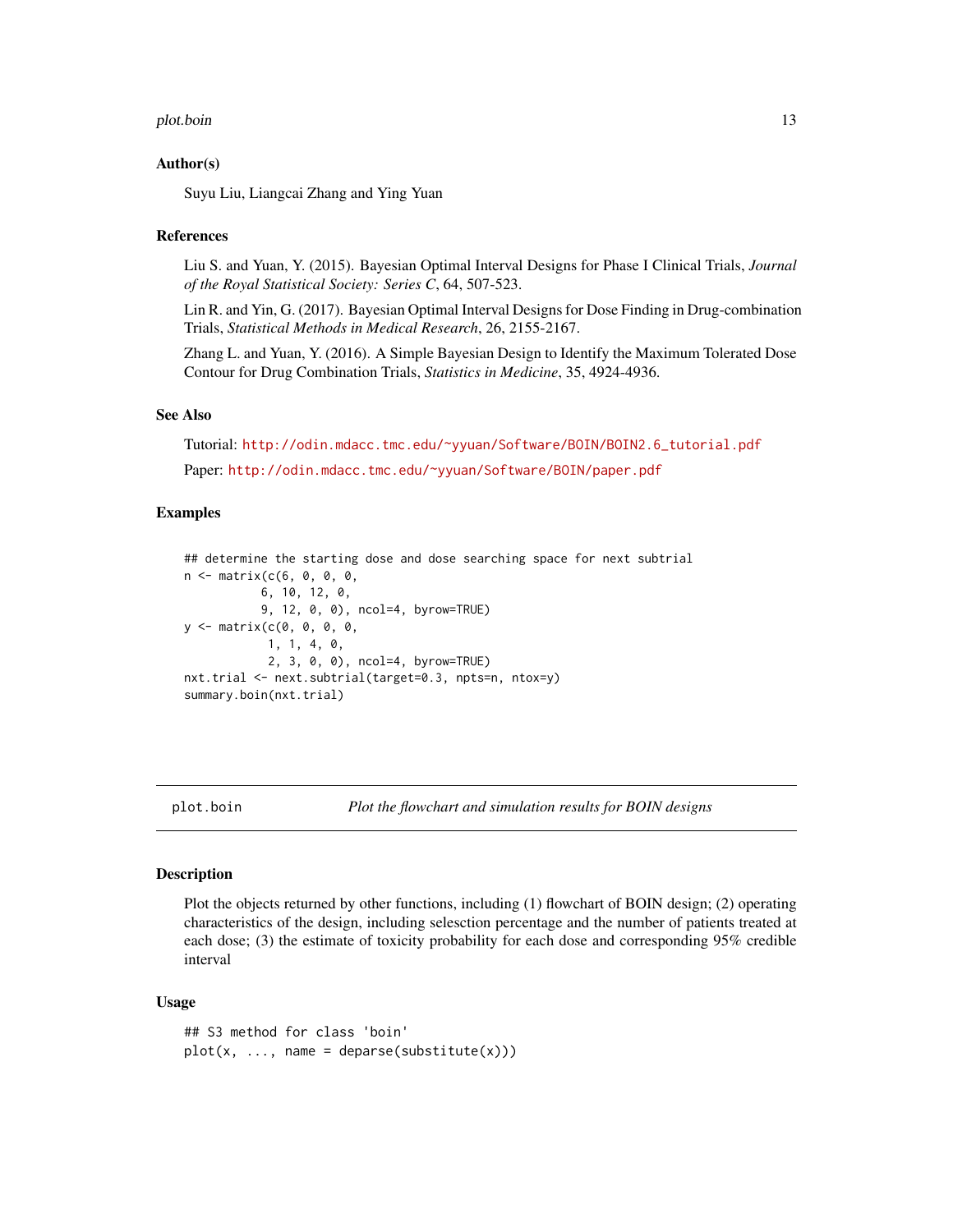#### **Arguments**

|                         | the object returned by other functions                                           |
|-------------------------|----------------------------------------------------------------------------------|
| $\cdot$ $\cdot$ $\cdot$ | ignored arguments                                                                |
| name                    | the name of the object to be plotted. User doesn't need to input this parameter. |

# Value

plot.boin() returns a figure

### Author(s)

Suyu Liu, Liangcai Zhang and Ying Yuan

#### Examples

###### single-agent trial ######

```
## get dose escalation and deescalation boundaries for conducting the trial
bound <- get.boundary(target=0.3, ncohort=10, cohortsize=3)
summary.boin(bound)
# plot.boin(bound)
```

```
## get the operating characteristics for BOIN single agent trial
oc <- get.oc(target=0.3, p.true=c(0.05,0.15,0.3,0.45,0.6),
   ncohort=10, cohortsize=3, ntrial=1000)
summary.boin(oc)
plot.boin(oc)
plot.boin(oc$selpercent)
plot.boin(oc$npatients)
plot.boin(oc$ntox)
```

```
## select the MTD based on the trial data
n <- c(3, 3, 15, 9, 0)
y \leq -c(0, 0, 4, 4, 0)selmtd <- select.mtd(target=0.3, npts=n, ntox=y)
summary.boin(selmtd)
plot.boin(selmtd)
```

```
###### drug-combination trial ######
##### combination trial to find a single MTD ######
## get the operating characteristics for BOIN combination trial
p.true <- matrix(c(0.01,0.03,0.10,0.20,0.30,
               0.03,0.05,0.15,0.30,0.60,
               0.08,0.10,0.30,0.60,0.75), byrow=TRUE, ncol=5)
```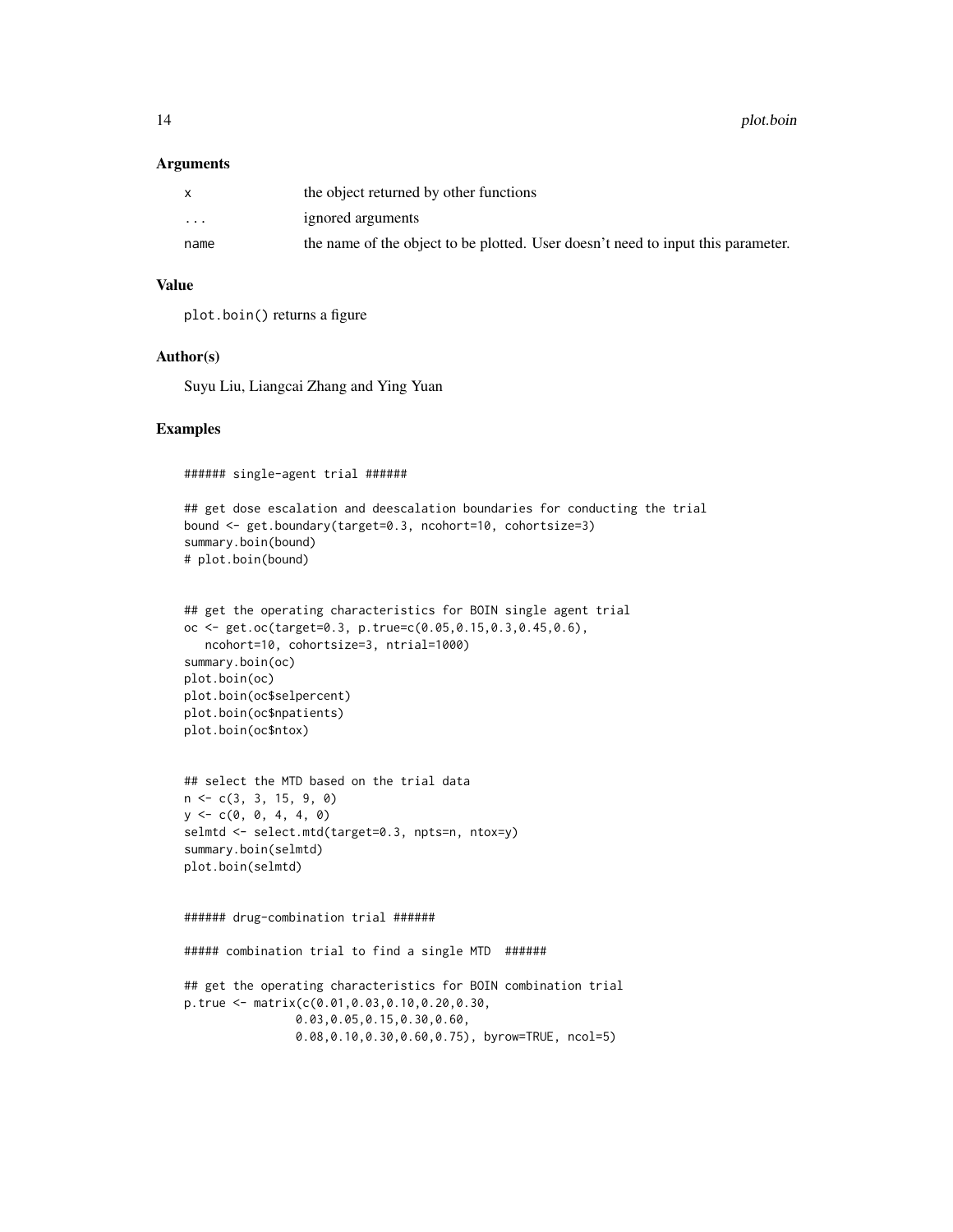#### <span id="page-14-0"></span>select.mtd 15

```
oc.comb <- get.oc.comb(target=0.3, p.true, ncohort=20, cohortsize=3, n.earlystop=12,
     startdose=c(1,1),ntrial=100)
summary.boin(oc.comb)
plot.boin(oc.comb)
plot.boin(oc.comb$selpercent)
plot.boin(oc.comb$npatients)
plot.boin(oc.comb$flowchart)
## select a MTD based on the trial data
n <- matrix(c(3, 5, 0, 0, 0, 7, 6, 15, 0, 0, 0, 0, 4, 0, 0), ncol=5, byrow=TRUE)
y <- matrix(c(0, 1, 0, 0, 0, 1, 1, 4, 0, 0, 0, 0, 2, 0, 0), ncol=5, byrow=TRUE)
sel.comb <- select.mtd.comb(target=0.3, npts=n, ntox=y)
summary.boin(sel.comb)
plot.boin(sel.comb)
##### combination trial to find a MTD contour (e.g., multiple MTDs) #####
## get the operating characteristics for BOIN waterfall design
p.true <- matrix(c(0.01, 0.10, 0.20, 0.30,
                0.03, 0.15, 0.30, 0.60,
                0.08, 0.30, 0.60, 0.75), byrow=TRUE, ncol=4)
oc.comb2 <- get.oc.comb(target=0.3, p.true, ncohort=c(8,6,6), cohortsize=3, n.earlystop=12,
      startdose=c(1,1), ntrial=100, mtd.contour=TRUE)
summary.boin(oc.comb2)
plot.boin(oc.comb2)
plot.boin(oc.comb2$selpercent)
plot.boin(oc.comb2$npatients)
plot.boin(oc.comb2$flowchart)
## select the MTD contour based on the trial data
n <- matrix(c(6, 9, 24, 0, 6, 24, 9, 0, 12, 18, 0, 0), ncol=4, byrow=TRUE)
y <- matrix(c(0, 1, 5, 0, 1, 5, 4, 0, 1, 5, 0, 0), ncol=4, byrow=TRUE)
sel.comb2 <- select.mtd.comb(target=0.3, npts=n, ntox=y, mtd.contour=TRUE)
summary.boin(sel.comb2)
plot.boin(sel.comb2)
```
select.mtd *Select the maximum tolerated dose (MTD) for single agent trials*

# Description

Select the maximum tolerated dose (MTD) when the single-agent trial is completed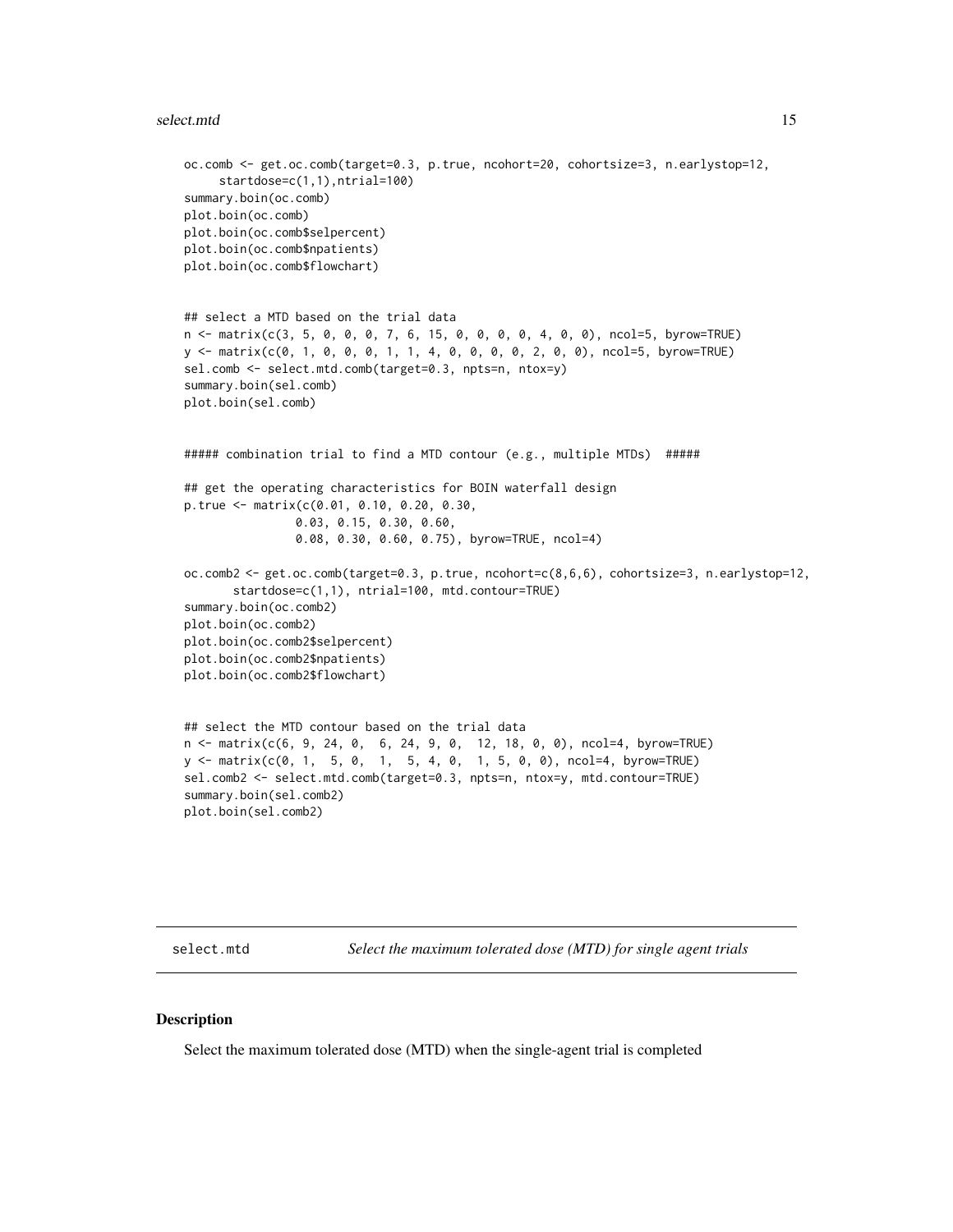#### Usage

select.mtd(target, npts, ntox, cutoff.eli=0.95, extrasafe=FALSE, offset=0.05,verbose=TRUE)

#### Arguments

| target     | the target DLT rate                                                                                                                                                                                                                        |
|------------|--------------------------------------------------------------------------------------------------------------------------------------------------------------------------------------------------------------------------------------------|
| npts       | a vector containing the number of patients treated at each dose level                                                                                                                                                                      |
| ntox       | a vector containing the number of patients who experienced dose-limiting toxi-<br>city at each dose level                                                                                                                                  |
| cutoff.eli | the cutoff to eliminate overly toxic doses for safety. We recommend the default<br>value of $(cutoff.eli=0.95)$ for general use.                                                                                                           |
| extrasafe  | set extrasafe=TRUE to impose a more strict stopping rule for extra safety                                                                                                                                                                  |
| offset     | a small positive number (between $\theta$ and $\theta$ .5) to control how strict the stopping<br>rule is when extrasafe=TRUE. A larger value leads to a more strict stopping<br>rule. The default value of fset=0.05 generally works well. |
| verbose    | set verbose=TRUE to return more details of the results                                                                                                                                                                                     |

# Details

select.mtd() selects the MTD based on isotonic estimates of toxicity probabilities. select.mtd() selects as the MTD dose  $j^*$ , for which the isotonic estimate of the DLT rate is closest to the target. If there are ties, we select from the ties the highest dose level when the estimate of the DLT rate is smaller than the target, or the lowest dose level when the estimate of the DLT rate is greater than the target. The isotonic estimates are obtained by the pooled-adjacent-violators algorithm (PAVA) (Barlow, 1972).

#### Value

select.mtd() returns (1) target toxicity probability (\$target), (2) selected MTD (\$MTD), (3) isotonic estimate of the DLT probablity at each dose and associated 95% credible interval (\$p\_est), and (4) the probability of overdosing defined as  $Pr(toricity > \text{target}|data)$  (\$p\_overdose)

# Note

The MTD selection and dose escalation/deescalation rule are two independent components of the trial design. When appropriate, another dose selection procedure (e.g., based on a fitted logistic model) can be used to select the MTD after the completion of the trial using the BOIN design.

# Author(s)

Suyu Liu and Ying Yuan

#### References

Liu S. and Yuan, Y. (2015). Bayesian Optimal Interval Designs for Phase I Clinical Trials, *Journal of the Royal Statistical Society: Series C*, 64, 507-523.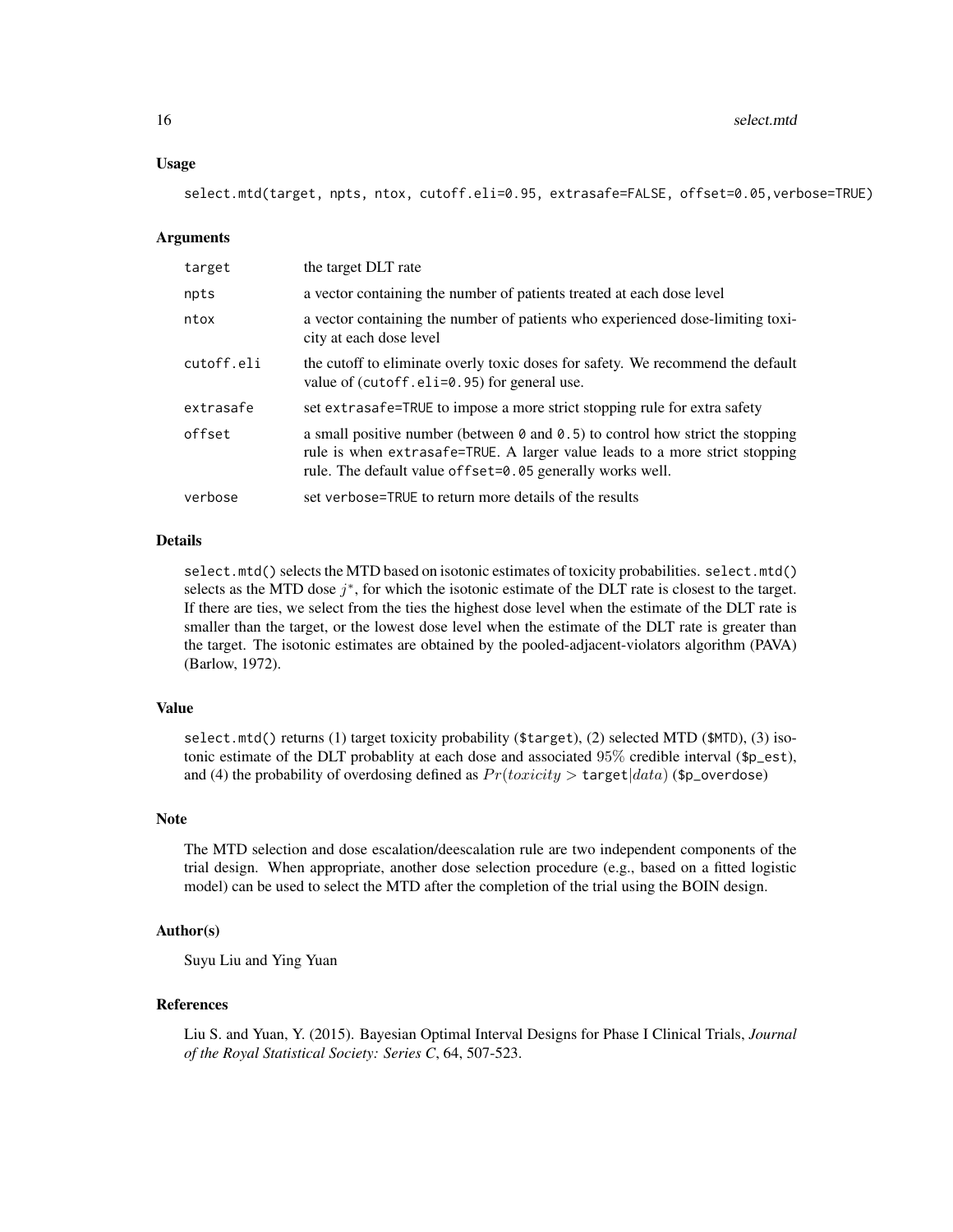# <span id="page-16-0"></span>select.mtd.comb 17

Yuan Y., Hess K.R., Hilsenbeck S.G. and Gilbert M.R. (2016). Bayesian Optimal Interval Design: A Simple and Well-performing Design for Phase I Oncology Trials, *Clinical Cancer Research*, 22, 4291-4301.

# See Also

Tutorial: [http://odin.mdacc.tmc.edu/~yyuan/Software/BOIN/BOIN2.6\\_tutorial.pdf](http://odin.mdacc.tmc.edu/~yyuan/Software/BOIN/BOIN2.6_tutorial.pdf) Paper: <http://odin.mdacc.tmc.edu/~yyuan/Software/BOIN/paper.pdf>

#### Examples

```
### select the MTD for BOIN single agent trial
n <- c(3, 3, 15, 9, 0)
y \leq -c(0, 0, 4, 4, 0)selmtd <- select.mtd(target=0.3, npts=n, ntox=y)
summary.boin(selmtd)
plot.boin(selmtd)
```

| select.mtd.comb | Select the maximum tolerated dose (MTD) or MTD contour for drug |
|-----------------|-----------------------------------------------------------------|
|                 | combination trials                                              |

# Description

Select the maximum tolerated dose (MTD) or MTD contour after the drug combination trial is completed using the BOIN design or waterfall design

# Usage

```
select.mtd.comb(target, npts, ntox, cutoff.eli = 0.95, extrasafe = FALSE,
 offset = 0.05, mtd.contour = FALSE)
```

| target     | the target DLT rate                                                                                                              |
|------------|----------------------------------------------------------------------------------------------------------------------------------|
| npts       | a J*K matrix ( $J \le K$ ) containing the number of patients treated at each dose<br>combination                                 |
| ntox       | a J*K matrix (J<=K) containing the number of patients experienced dose-limiting<br>toxicity at each dose combination             |
| cutoff.eli | the cutoff to eliminate an overly toxic dose for safety. We recommend the default<br>value of (cutoff.eli=0.95) for general use. |
| extrasafe  | set extrasafe=TRUE to impose a more strict stopping rule for extra safety                                                        |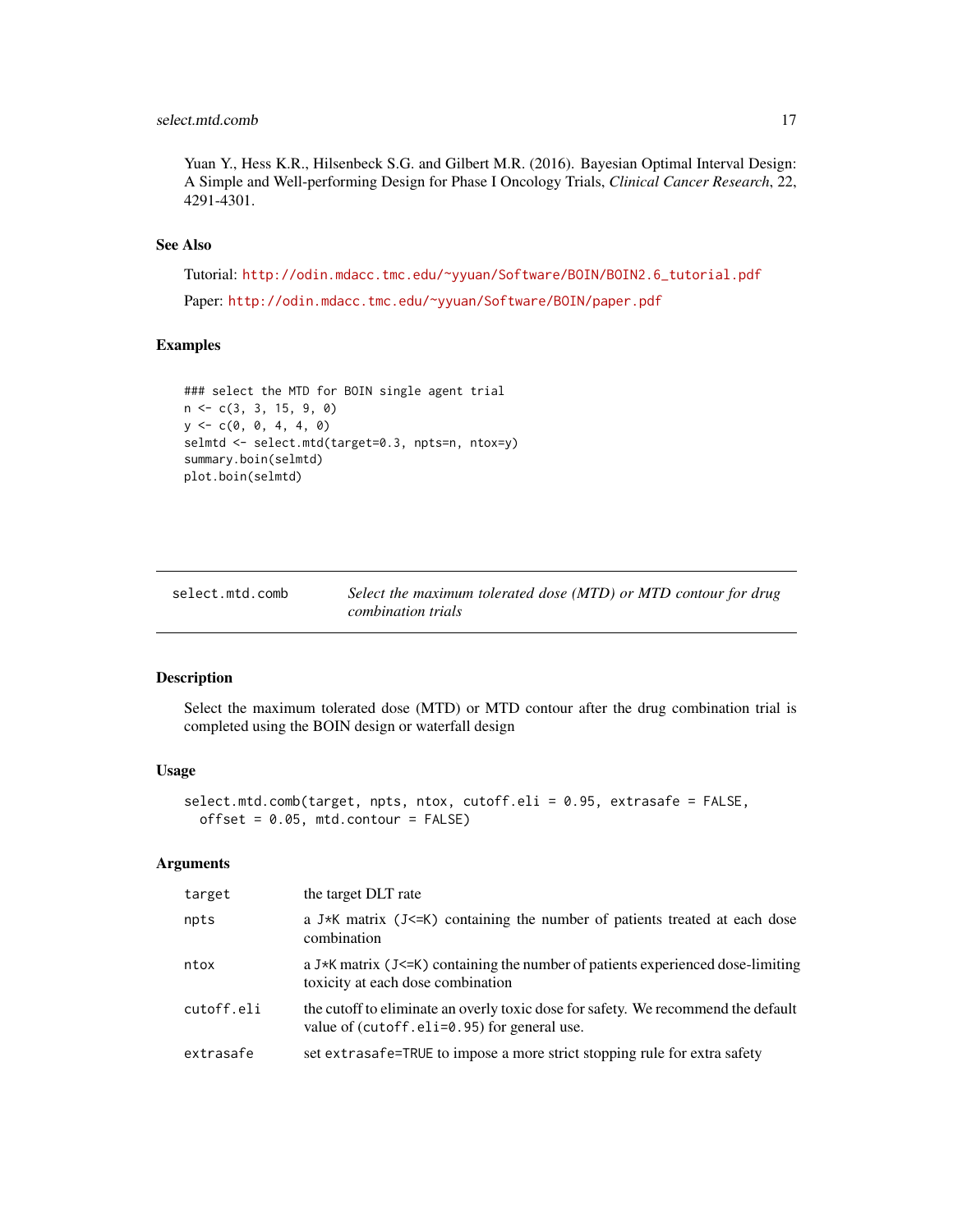| offset      | a small positive number (between $\theta$ and $\theta$ .5) to control how strict the stopping |
|-------------|-----------------------------------------------------------------------------------------------|
|             | rule is when extrasafe=TRUE. A larger value leads to a more strict stopping                   |
|             | rule. The default value of fset=0.05 generally works well.                                    |
| mtd.contour | set mtd.contour=TRUE to select the MTD contour, otherwise select a single                     |
|             | MTD. The value of $mtd$ , contour should be consistent with that in get, oc. comb().          |

#### Details

select.mtd.comb() selects a MTD or the MTD contour based on matrix isotonic estimates of toxicity probabilities, depending on mtd.contour is set as TRUE or FALSE. The (matrix) isotonic estimates are obtained by the R package (Iso::biviso).

# Value

select.mtd.comb() returns returns (1) target toxicity probability (\$target), (2) selected MTD or MTD contour ( $MTD$ ), (3) isotonic estimate of the DLT probablity at each dose ( $p_{est}$ ).

#### Note

The MTD selection and dose escalation/deescalation rule are two independent components of the trial design. When appropriate, another dose selection procedure (e.g., based on a fitted logistic model) can be used to select the MTD after the completion of the trial using the BOIN or waterfall design.

#### Author(s)

Suyu Liu, Liangcai Zhang and Ying Yuan

#### References

Liu S. and Yuan, Y. (2015). Bayesian Optimal Interval Designs for Phase I Clinical Trials, *Journal of the Royal Statistical Society: Series C*, 64, 507-523.

Lin R. and Yin, G. (2017). Bayesian Optimal Interval Designs for Dose Finding in Drug-combination Trials, *Statistical Methods in Medical Research*, 26, 2155-2167.

Zhang L. and Yuan, Y. (2016). A Simple Bayesian Design to Identify the Maximum Tolerated Dose Contour for Drug Combination Trials, *Statistics in Medicine*, 35, 4924-4936.

#### See Also

Tutorial: [http://odin.mdacc.tmc.edu/~yyuan/Software/BOIN/BOIN2.6\\_tutorial.pdf](http://odin.mdacc.tmc.edu/~yyuan/Software/BOIN/BOIN2.6_tutorial.pdf)

Paper: <http://odin.mdacc.tmc.edu/~yyuan/Software/BOIN/paper.pdf>

# Examples

### drug-combination trial to find a single MTD

## Select the MTD based on the data from a 3x5 combination trial ## matrix n contains the number of patients treated at each dose combination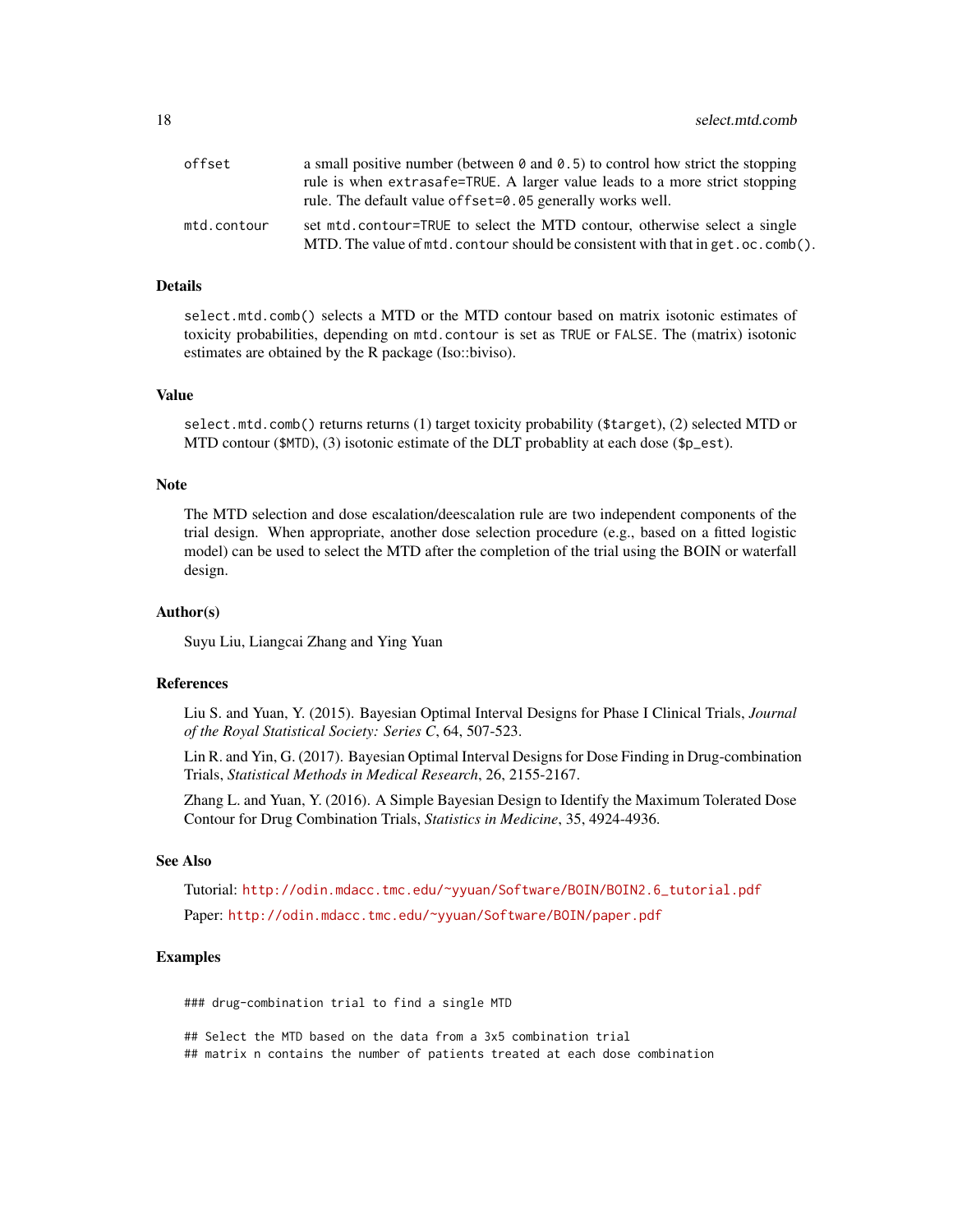### <span id="page-18-0"></span>summary.boin 19

```
## matrix y contains the number of patients experienced toxicity at each dose combination
n <- matrix(c(3, 5, 0, 0, 0, 7, 6, 15, 0, 0, 0, 0, 4, 0, 0), ncol=5, byrow=TRUE)
y <- matrix(c(0, 1, 0, 0, 0, 1, 1, 4, 0, 0, 0, 0, 2, 0, 0), ncol=5, byrow=TRUE)
sel.comb <- select.mtd.comb(target=0.3, npts=n, ntox=y)
summary.boin(sel.comb)
plot.boin(sel.comb)
```
### drug-combination trial to find the MTD contour

```
## Select the MTD contour based on the data from a 3x4 combination trial
## matrix n contains the number of patients treated at each dose combination
## matrix y contains the number of patients experienced toxicity at each dose combination
n <- matrix(c(6, 9, 24, 0, 6, 24, 9, 0, 12, 18, 0, 0), ncol=4, byrow=TRUE)
y <- matrix(c(0, 1, 5, 0, 1, 5, 4, 0, 1, 5, 0, 0), ncol=4, byrow=TRUE)
sel.comb2 <- select.mtd.comb(target=0.3, npts=n, ntox=y, mtd.contour=TRUE)
summary.boin(sel.comb2)
plot.boin(sel.comb2)
```
summary.boin *Generate descriptive summary for objects returned by other functions*

#### Description

Generate descriptive summary for objects returned by other functions.

#### Usage

```
## S3 method for class 'boin'
summary(object, ...)
```
#### Arguments

| object   | the object returned by other functions. |
|----------|-----------------------------------------|
| $\cdots$ | ignored arguments                       |

# Details

summary.boin() prints the objects returned by other functions.

# Value

summary.boin() prints the objects returned by other functions.

#### Author(s)

Suyu Liu, Liangcai Zhang and Ying Yuan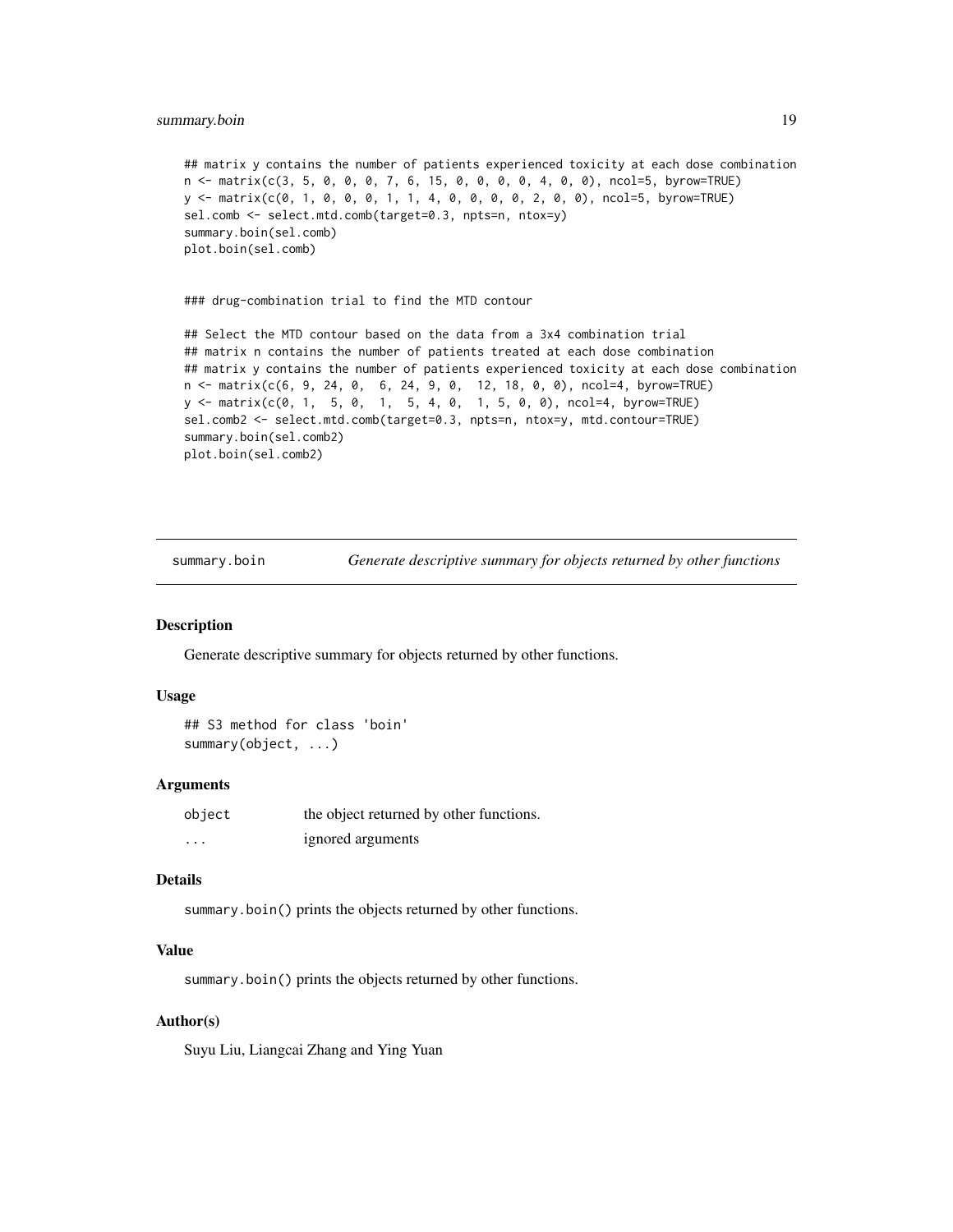# Examples

```
###### single-agent trial ######
## summarize the object returned by get.boundary()
bound <- get.boundary(target=0.3, ncohort=10, cohortsize=3)
summary.boin(bound)
## summarize the object returned by get.oc()
oc.single <- get.oc(target=0.3, p.true=c(0.05, 0.15, 0.3, 0.45, 0.6), ncohort=10,
cohortsize=3, ntrial=1000)
summary.boin(oc.single)
## summarize the object returned by select.mtd()
n <- c(3, 3, 15, 9, 0)
y \leq -c(0, 0, 4, 4, 0)selmtd <- select.mtd(target=0.3, npts=n, ntox=y)
summary.boin(selmtd)
###### drug-combination trial######
###### drug-combiation trial to find a single MTD ######
## summarize the object returned by next.comb()
n <- matrix(c(3, 0, 0, 0, 0, 0, 0, 0, 0, 0, 0, 0), ncol=4, byrow=TRUE)
y <- matrix(c(0, 0, 0, 0, 0, 0, 0, 0, 0, 0, 0, 0), ncol=4, byrow=TRUE)
nxt.comb <- next.comb(target=0.25, npts=n, ntox=y, dose.curr=c(1, 1))
summary.boin(nxt.comb)
## summarize the object returned by next.comb()
n <- matrix(c(3, 3, 0, 0, 0, 0, 0, 0, 0, 0, 0, 0), ncol=4, byrow=TRUE)
y <- matrix(c(0, 1, 0, 0, 0, 0, 0, 0, 0, 0, 0, 0), ncol=4, byrow=TRUE)
nxt.comb <- next.comb(target=0.25, npts=n, ntox=y, dose.curr=c(1, 2))
summary.boin(nxt.comb)
## summarize the object returned by get.oc.comb() when mtd.contour=FALSE
p.true <- matrix(c(0.02,0.04,0.08,0.14,
               0.08,0.25,0.42,0.48,
               0.25,0.45,0.50,0.60), byrow=TRUE, ncol=4)
oc.comb <- get.oc.comb(target=0.25, p.true=p.true, ncohort=16, cohortsize=3,
           ntrial=100)
summary.boin(oc.comb)
## summarize the object returned by select.mtd.comb()
```
n <- matrix(c(6, 3, 0, 0, 6, 24, 9, 0, 0, 0, 0, 0), ncol=4, byrow=TRUE)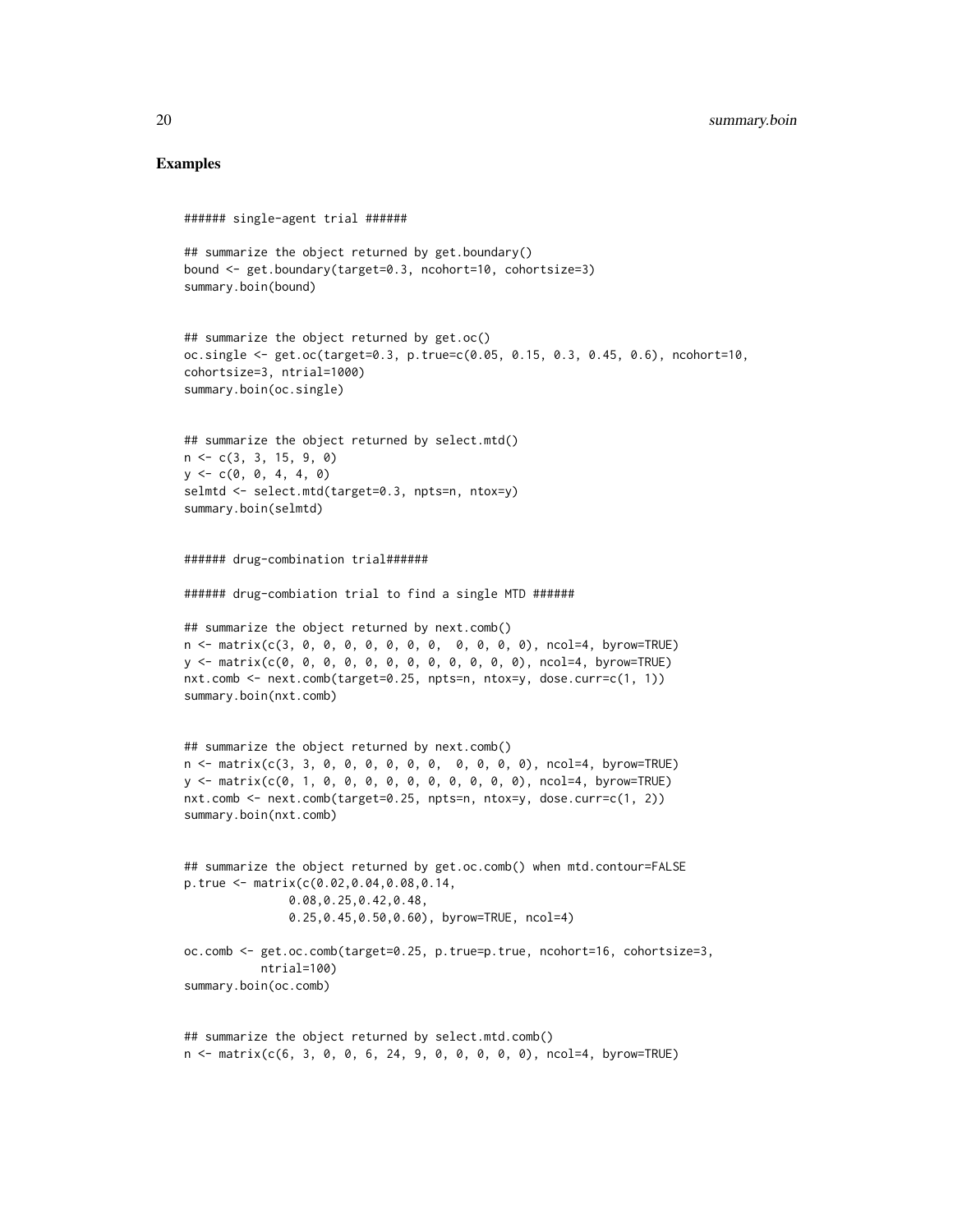```
y <- matrix(c(0, 0, 0, 0, 1, 5, 4, 0, 0, 0, 0, 0), ncol=4, byrow=TRUE)
sel.comb <- select.mtd.comb(target=0.25, npts=n, ntox=y)
summary.boin(sel.comb)
###### drug-combiation trial to find the MTD contour ######
## summarize the object returned by next.subtrial()
n <- matrix(c(6, 0, 0, 0,
           6, 0, 0, 0,
           9, 12, 0, 0), ncol=4, byrow=TRUE)
y <- matrix(c(0, 0, 0, 0,
           1, 0, 0, 0,
           2, 3, 0, 0), ncol=4, byrow=TRUE)
nxt.trial <- next.subtrial(target=0.3, npts=n, ntox=y)
summary.boin(nxt.trial)
## summarize the object returned by get.oc.comb() when mtd.contour=TRUE.
p.true <- matrix(c(0.01,0.03,0.10,0.20,0.30,
               0.03,0.05,0.15,0.30,0.60,
               0.08,0.10,0.30,0.60,0.75), byrow=TRUE, ncol=5)
oc.comb <- get.oc.comb(target=0.3, p.true, ncohort=c(10,5,5), cohortsize=3,
   n.earlystop=12, startdose=c(1,1),ntrial=100, mtd.contour=TRUE)
summary.boin(oc.comb)
## summarize the object returned by select.mtd.comb()
n <- matrix(c(6, 9, 24, 0,
           6, 24, 9, 0,
           12, 18, 0, 0), ncol=4, byrow=TRUE)
y <- matrix(c(0, 1, 5, 0,
           1, 5, 4, 0,
           1, 5, 0, 0), ncol=4, byrow=TRUE)
sel.comb2 <- select.mtd.comb(target=0.3, npts=n, ntox=y, mtd.contour=TRUE)
summary.boin(sel.comb2)
```